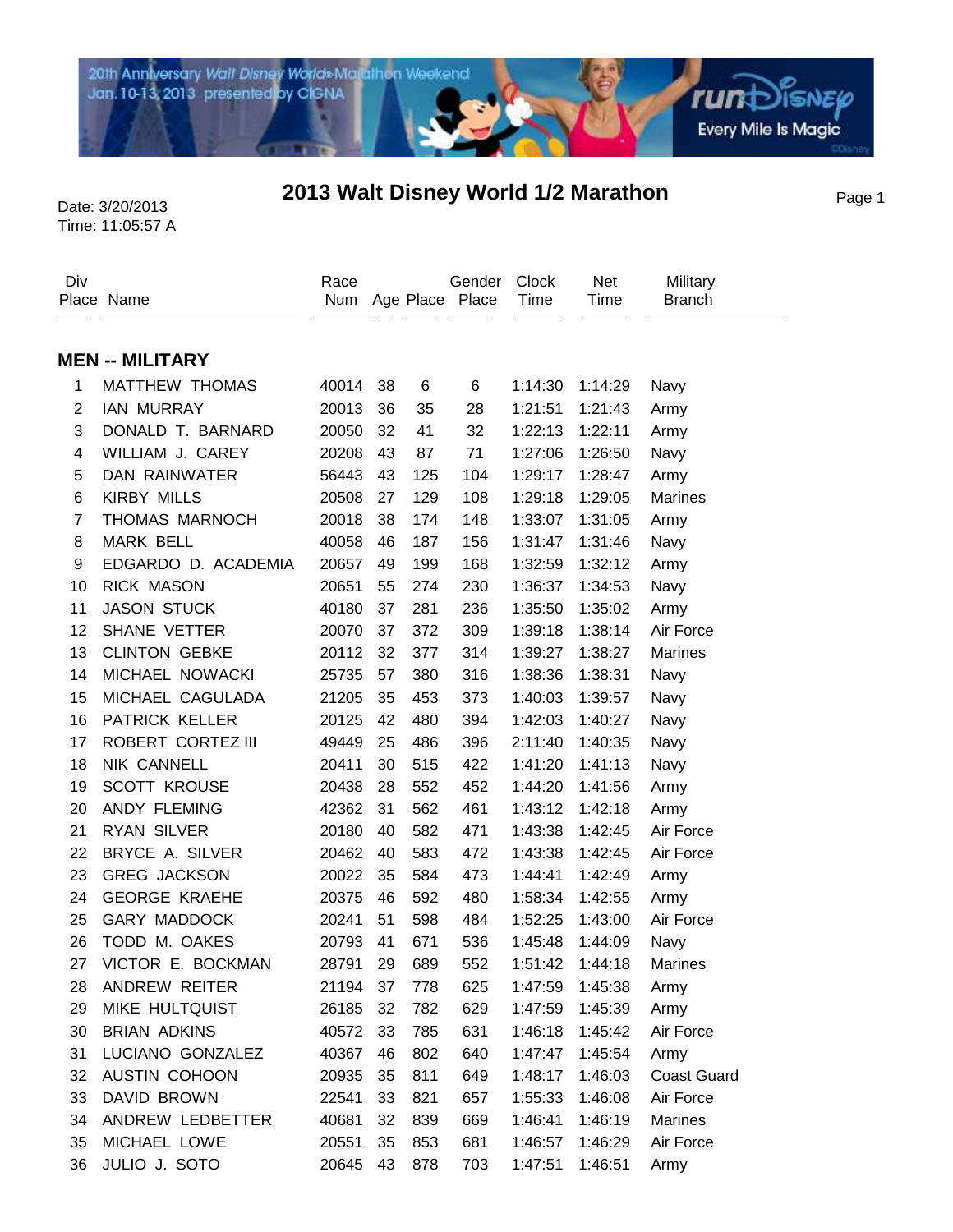| Div | Place Name                | Race<br>Num |    |      | Gender<br>Age Place Place | <b>Clock</b><br>Time | <b>Net</b><br>Time | Military<br><b>Branch</b> |
|-----|---------------------------|-------------|----|------|---------------------------|----------------------|--------------------|---------------------------|
| 37  | TIMOTHY BOSETTI           | 20567       | 44 | 927  | 739                       | 1:48:50              | 1:47:35            | Army                      |
| 38  | JASON D. PEREZ            | 21578       | 37 | 942  | 749                       | 1:55:42              | 1:47:43            | Army                      |
| 39  | DANIEL R. SMITH           | 40491       | 49 | 958  | 761                       | 1:48:18              | 1:47:53            | Army                      |
| 40  | JASON A. WOMELSDORF       | 22873       | 31 | 968  | 769                       | 1:55:13              | 1:48:03            | <b>Marines</b>            |
| 41  | <b>JOSHUA CARRIGAN</b>    | 20865       | 25 | 971  | 772                       | 1:48:45              | 1:48:05            | Navy                      |
| 42  | ERIC D. SWART             | 20414       | 33 | 973  | 774                       | 1:50:23              | 1:48:07            | Army                      |
| 43  | <b>JUDD BAILEY</b>        | 21548       | 53 | 1008 | 797                       | 1:56:55              | 1:48:24            | Army                      |
| 44  | THOMAS L. MASSEY          | 21044       | 22 | 1041 | 820                       | 1:49:52              | 1:48:40            | Navy                      |
| 45  | ROBERT COOPER             | 22627       | 49 | 1047 | 824                       | 1:56:55              | 1:48:42            | Navy                      |
| 46  | PAO TOLENTINO             | 41733       | 26 | 1079 | 848                       | 1:49:41              | 1:48:59            | Air Force                 |
| 47  | MICHAEL HARTZELL          | 20754       | 33 | 1086 | 853                       | 1:50:16              | 1:49:03            | Army                      |
| 48  | <b>KEVIN KELLY</b>        | 20577       | 43 | 1129 | 886                       | 1:58:14              | 1:49:36            | Army                      |
| 49  | RANDY TAYLOR              | 40240       | 65 | 1173 | 921                       | 1:50:50              | 1:50:03            | Army                      |
| 50  | ANDREW ECKLES             | 21046       | 57 | 1217 | 955                       | 1:50:56              | 1:50:30            | <b>Marines</b>            |
| 51  | WILLY MENDOZA             | 21347       | 61 | 1235 | 970                       | 1:51:49              | 1:50:42            | Navy                      |
| 52  | <b>CHARLES E. GRINDLE</b> | 43735       | 46 | 1245 | 979                       | 1:59:50              | 1:50:48            | Army                      |
| 53  | <b>JOSH ROGERS</b>        | 21438       | 36 | 1271 | 992                       | 1:58:54              | 1:51:04            | Air Force                 |
| 54  | THOMAS P. DALY            | 20422       | 52 | 1279 | 996                       | 1:51:21              | 1:51:08            | Navy                      |
| 55  | VINCENT W. BROWN          | 21462       | 45 | 1283 | 998                       | 1:53:45              | 1:51:10            | Marines                   |
| 56  | KEVIN L. DENTER           | 20603       | 49 | 1317 | 1022                      | 1:52:17              | 1:51:34            | Air Force                 |
| 57  | <b>SCOTT WALKER</b>       | 40856       | 32 | 1334 | 1035                      | 1:53:05              | 1:51:42            | Army                      |
| 58  | RYAN J. TICKELL           | 40795       | 37 | 1349 | 1045                      | 2:02:47              | 1:51:52            | <b>Coast Guard</b>        |
| 59  | <b>JOHNNY ROTH</b>        | 20891       | 22 | 1352 | 1048                      | 1:54:15              | 1:51:53            | Army                      |
| 60  | DANIEL R. BARBIAN         | 20378       | 23 | 1354 | 1049                      | 1:54:15              | 1:51:53            | Army                      |
| 61  | CLAYTON T. MANNING        | 21835       | 33 | 1356 | 1050                      | 2:13:59              | 1:51:54            | Army                      |
| 62  | DAVID A. CORTEZ           | 27503       | 40 | 1360 | 1053                      | 2:28:29              | 1:51:57            | Air Force                 |
| 63  | <b>JOHN KIRBY</b>         | 20947       | 38 | 1361 | 1054                      | 1:52:55              | 1:51:57            | Marines                   |
| 64  | <b>NORM KENDRICK</b>      | 30000       | 42 | 1377 | 1067                      | 2:06:13              | 1:52:05            | Navy                      |
| 65  | TRACE DOTSON              | 49396       | 35 | 1391 | 1078                      | 2:21:23              | 1:52:11            | Air Force                 |
| 66  | JOSE E. PLAZA             | 41779       | 35 | 1399 | 1084                      | 1:54:27              | 1:52:15            | Army                      |
| 67  | DAVID B. HARDT            | 40731       | 36 | 1417 | 1096                      | 1:52:27              | 1:52:24            | Army                      |
| 68  | JAMES E. NELSON           | 28131       | 27 | 1441 | 1115                      | 2:38:20              | 1:52:37            | Army                      |
| 69  | MICHAEL MCCARTER          | 20834       | 45 | 1446 | 1118                      | 1:53:27              | 1:52:40            | Air Force                 |
| 70  | CHRISTOPHER MACKOUL       | 20785       | 22 | 1504 | 1152                      | 1:54:12              | 1:53:15            | Navy                      |
| 71  | PAUL GREENBERG            | 40167       | 44 | 1511 | 1156                      | 1:54:13              | 1:53:18            | <b>Marines</b>            |
| 72  | <b>BRIAN M. COHRS</b>     | 30217       | 36 | 1512 | 1157                      | 2:43:57              | 1:53:18            | <b>Marines</b>            |
| 73  | GABE J. SOMMA             | 21295       | 37 | 1519 | 1162                      | 1:54:14              | 1:53:22            | <b>Coast Guard</b>        |
| 74  | KENNETH O. EATON          | 23796       | 44 | 1525 | 1164                      | 2:09:52              | 1:53:26            | <b>Marines</b>            |
| 75  | JEFF CLARKSON             | 20648       | 28 | 1567 | 1195                      | 1:54:21              | 1:53:46            | Army                      |
| 76  | DANIEL KEMP               | 40523       | 31 | 1586 | 1208                      | 1:55:14              | 1:53:57            | Navy                      |
| 77  | <b>KEVIN B. TEMPLIN</b>   | 22032       | 37 | 1590 | 1212                      | 2:05:28              | 1:54:00            | Air Force                 |
| 78  | <b>KEN WHIPPLE</b>        | 40440       | 49 | 1595 | 1216                      | 1:54:08              | 1:54:01            | Army                      |
| 79  | <b>RYAN EHRLER</b>        | 20246       | 38 | 1598 | 1217                      | 1:55:51              | 1:54:02            | Army                      |
| 80  | CHRISTOPHER GABBERT       | 20905       | 45 | 1600 | 1219                      | 1:56:13              | 1:54:04            | Navy                      |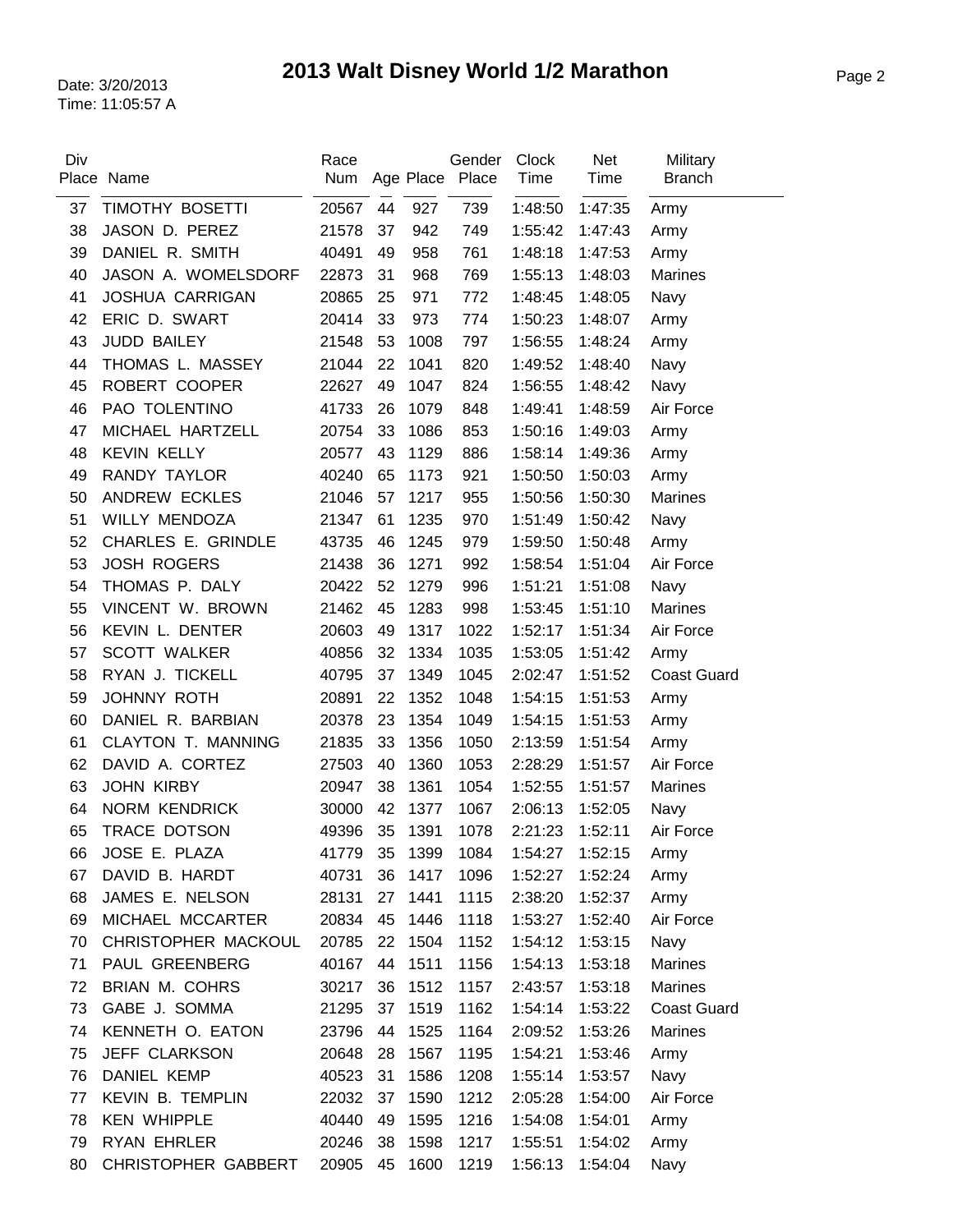| Div | Place Name                | Race<br>Num |    |         | Gender<br>Age Place Place | Clock<br>Time | <b>Net</b><br>Time | Military<br><b>Branch</b> |
|-----|---------------------------|-------------|----|---------|---------------------------|---------------|--------------------|---------------------------|
|     |                           |             |    |         |                           |               |                    |                           |
| 81  | MICHAEL GEPHART           | 25515       | 43 | 1637    | 1242                      | 2:15:33       | 1:54:22            | Army                      |
| 82  | <b>BYRON PETERSON</b>     | 21494       | 38 | 1641    | 1244                      | 2:03:12       | 1:54:23            | Navy                      |
| 83  | DAVID J. DUBER            | 22711       | 45 | 1680    | 1277                      | 2:05:38       | 1:54:41            | Army                      |
| 84  | <b>JOHN AMERICA</b>       | 21021       | 46 | 1767    | 1328                      | 1:57:23       | 1:55:19            | <b>Marines</b>            |
| 85  | THOMAS WALL               | 22482       | 46 | 1778    | 1338                      | 2:03:09       | 1:55:24            | Navy                      |
| 86  | <b>RUSS JARVIS</b>        | 20186       | 28 | 1781    | 1341                      | 1:56:48       | 1:55:25            | Navy                      |
| 87  | <b>CHRISTOPHER CANLAS</b> | 26286       | 28 | 1809    | 1360                      | 2:26:13       | 1:55:40            | Air Force                 |
| 88  | <b>MARC HULTQUIST</b>     | 20163       | 40 | 1818    | 1365                      | 1:56:31       | 1:55:41            | Army                      |
| 89  | <b>SEAN COMER</b>         | 41589       | 26 | 1843    | 1381                      | 1:57:10       | 1:55:53            | Navy                      |
| 90  | <b>JOEL ROYSTON</b>       | 21152       | 54 | 1916    | 1433                      | 1:58:00       | 1:56:22            | Navy                      |
| 91  | JOHN A. FERKO             | 26287       | 48 | 1982    | 1482                      | 2:29:05       | 1:56:51            | Air Force                 |
| 92  | ANDY CAMPBELL             | 21034       | 34 | 2005    | 1498                      | 1:57:29       | 1:56:59            | <b>Coast Guard</b>        |
| 93  | STEVEN FONTENOT           | 24230       | 46 | 2013    | 1505                      | 2:21:14       | 1:57:01            | <b>Marines</b>            |
| 94  | DANIEL PETLEY             | 40358       | 49 | 2018    | 1509                      | 1:59:10       | 1:57:03            | Air Force                 |
| 95  | RONALD T. GARNER          | 21332       | 39 | 2057    | 1534                      | 1:58:09       | 1:57:17            | <b>Marines</b>            |
| 96  | DIRK YAMAMOTO             | 23100       | 42 | 2058    | 1535                      | 2:05:06       | 1:57:17            | Air Force                 |
| 97  | <b>BRIAN CONNER</b>       | 21899       | 38 | 2062    | 1538                      | 2:05:48       | 1:57:19            | Navy                      |
| 98  | JOSEPH B. NUNEZ           | 42658       | 26 | 2067    | 1542                      | 2:06:50       | 1:57:19            | Navy                      |
| 99  | NICHOLAS F. LAVENANT      | 21780       | 39 | 2073    | 1546                      | 2:05:18       | 1:57:25            | Army                      |
| 100 | <b>LARRY MILANO</b>       | 45779       | 54 | 2074    | 1547                      | 2:16:43       | 1:57:25            | Air Force                 |
| 101 | <b>BRIAN COLEMAN</b>      | 21554       | 43 | 2077    | 1550                      | 2:07:18       | 1:57:26            | Army                      |
| 102 | <b>RYAN PEACE</b>         | 23143       | 27 | 2078    | 1551                      | 2:11:39       | 1:57:26            | Army                      |
| 103 | DAVID L. OWEN             | 21664       | 56 | 2087    | 1560                      | 2:06:11       | 1:57:30            | Air Force                 |
| 104 | GEORGE W. CLAUDE JR       | 40445       | 55 | 2092    | 1564                      | 1:59:40       | 1:57:32            | Army                      |
| 105 | ROBERT DIXON              | 28772       | 41 | 2098    | 1567                      | 2:43:18       | 1:57:34            | Army                      |
| 106 | <b>JUSTIN WRIGHT</b>      | 21395       | 31 | 2099    | 1568                      | 1:59:18       | 1:57:34            | Army                      |
| 107 | <b>GEORGE E. SIMMS</b>    | 53070       | 54 | 2107    | 1575                      | 2:44:19       | 1:57:36            | Navy                      |
| 108 | BRIAN A. SMITH            | 40518       | 45 | 2110    | 1578                      | 1:58:57       | 1:57:36            | Air Force                 |
| 109 | ROBERTO MARTINEZ          | 41406       | 39 | 2159    | 1608                      | 1:59:26       | 1:57:49            | <b>Marines</b>            |
| 110 | <b>RUSS ARMSTRONG</b>     | 40865       |    | 62 2171 | 1616                      | 1:59:22       | 1:57:51            | Air Force                 |
| 111 | <b>RYAN STEVENS</b>       | 20532       | 29 | 2215    | 1636                      | 2:00:39       | 1:58:10            | <b>Marines</b>            |
|     | 112 JERROD D. POPPE       | 23683       | 29 | 2240    | 1652                      | 2:20:41       | 1:58:18            | <b>Marines</b>            |
|     | 113 DAVID C. O'REAR       | 26332       | 51 | 2253    | 1661                      | 2:27:43       | 1:58:22            | Army                      |
|     | 114 KYLE T. MULLEN        | 40208       | 28 | 2255    | 1662                      | 1:59:51       | 1:58:23            | Air Force                 |
|     | 115 GREGORY C. KNIGHT     | 40751       | 41 | 2297    | 1688                      | 1:58:52       | 1:58:34            | Navy                      |
|     | 116 MATT WHITE            | 56382       | 24 | 2307    | 1694                      | 1:58:41       | 1:58:37            | Army                      |
|     | 117 JEFF L. REAGAN        | 20799       | 50 | 2325    | 1707                      | 1:59:45       | 1:58:45            | Air Force                 |
|     | 118 THEO THEODOR, JR      | 23085       | 50 | 2327    | 1709                      | 2:18:01       | 1:58:45            | Air Force                 |
|     | 119 SEAN OSMOND           | 23755       | 32 | 2373    | 1741                      | 2:01:13       | 1:59:01            | Marines                   |
|     | 120 GAURAV SAVANT         | 41369       | 33 | 2390    | 1756                      | 1:59:41       | 1:59:10            | Army                      |
| 121 | DAVID S. NASCA            | 41504       | 33 | 2407    | 1769                      | 2:09:38       | 1:59:14            | Marines                   |
|     | 122 GERALD D. ABBOTT      | 22075       | 48 | 2448    | 1795                      | 2:08:50       | 1:59:26            | Army                      |
|     | 123 KEVIN M. FRENCH       | 40591       | 47 | 2457    | 1801                      | 2:00:59       | 1:59:29            | Air Force                 |
| 124 | MICHAEL MCNETT            | 20366       | 47 | 2458    | 1802                      | 2:01:24       | 1:59:30            | Army                      |
|     |                           |             |    |         |                           |               |                    |                           |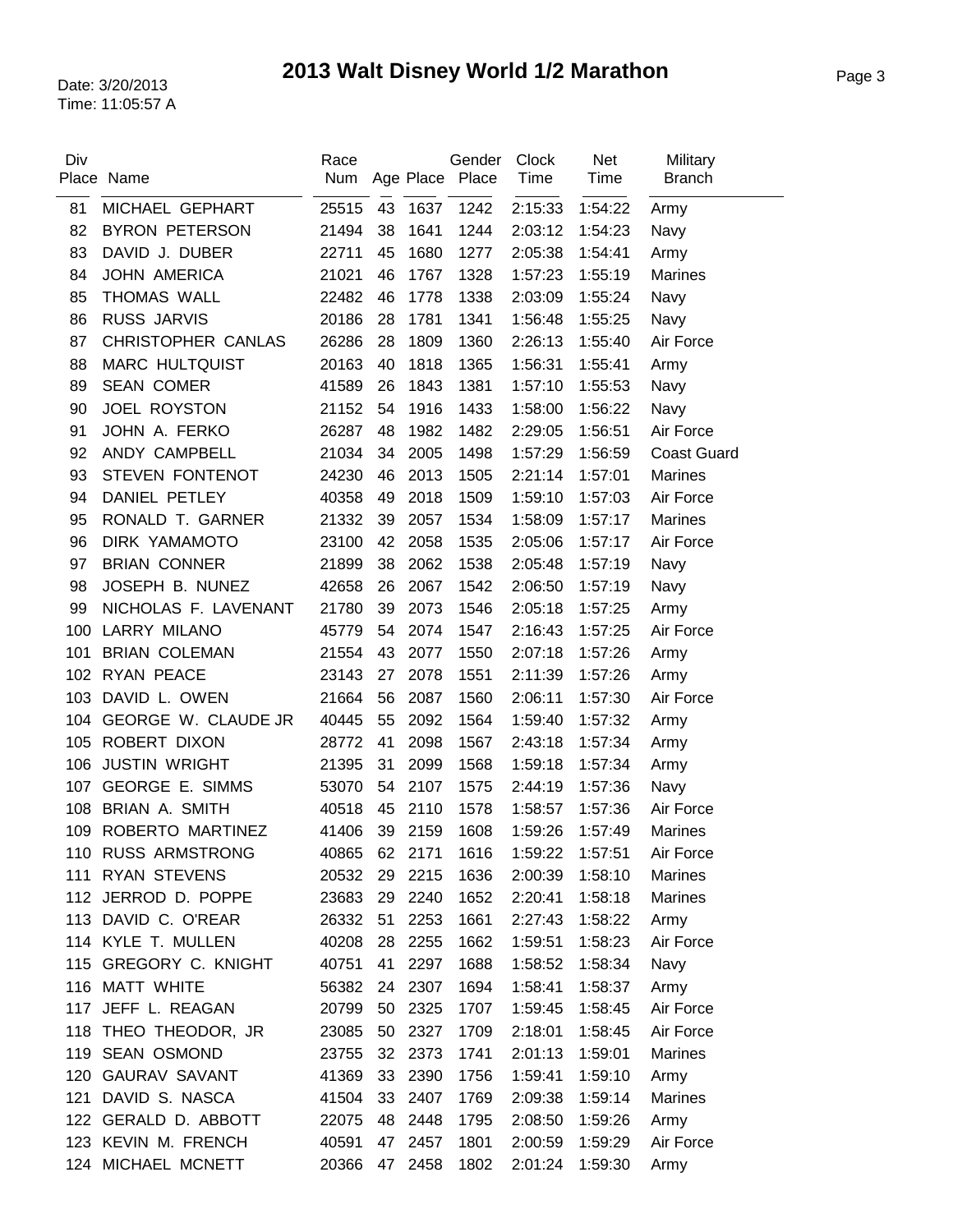| Div | Place Name                | Race<br>Num |    |      | Gender<br>Age Place Place | <b>Clock</b><br>Time | <b>Net</b><br>Time | Military<br><b>Branch</b> |
|-----|---------------------------|-------------|----|------|---------------------------|----------------------|--------------------|---------------------------|
| 125 | <b>BRIAN J. HAKES</b>     | 20420       | 32 | 2460 | 1803                      | 2:00:45              | 1:59:30            | Army                      |
| 126 | TONY K. REINHARD          | 56615       | 28 | 2485 | 1822                      | 2:49:51              | 1:59:38            | Army                      |
| 127 | <b>ROBERT WELLS</b>       | 26213       | 33 | 2488 | 1823                      | 2:01:43              | 1:59:39            | Army                      |
| 128 | YAU-LIONG TSAI            | 24285       | 37 | 2524 | 1842                      | 2:21:06              | 1:59:53            | Army                      |
| 129 | DOUGLAS L. HACKL          | 25742       | 38 | 2544 | 1856                      | 2:31:29              | 1:59:58            | <b>Marines</b>            |
| 130 | <b>JUSTIN ELLIOTT</b>     | 27417       | 30 | 2546 | 1858                      | 2:38:34              | 1:59:59            | Air Force                 |
| 131 | FRANK SWEKOSKY            | 24158       | 44 | 2573 | 1871                      | 2:18:24              | 2:00:06            | Air Force                 |
| 132 | <b>GABRIEL CAMACHO</b>    | 43911       | 39 | 2656 | 1928                      | 2:14:49              | 2:00:44            | Army                      |
|     | 133 HARLAN W. VAN BLARICU | 40866       | 72 | 2688 | 1946                      | 2:02:55              | 2:01:00            | Navy                      |
| 134 | <b>CHRIS HOGGARD</b>      | 28043       | 40 | 2690 | 1948                      | 2:44:12              | 2:01:00            | Navy                      |
| 135 | MICHAEL KLINE             | 23711       | 37 | 2711 | 1965                      | 2:16:33              | 2:01:11            | Navy                      |
| 136 | JOSE A. ORTIZ             | 48182       | 40 | 2714 | 1967                      | 2:33:25              | 2:01:12            | Army                      |
|     | 137 KARL YOUNG            | 21373       | 43 | 2805 | 2019                      | 2:02:03              | 2:01:57            | Army                      |
| 138 | RYAN WINDHAM              | 48826       | 30 | 2808 | 2020                      | 2:33:46              | 2:01:59            | <b>Coast Guard</b>        |
| 139 | VINCENT DANNA             | 27799       | 51 | 2823 | 2027                      | 2:31:31              | 2:02:03            | Air Force                 |
| 140 | HERBERT D. SMITH          | 42627       | 45 | 2847 | 2040                      | 2:10:35              | 2:02:14            | Air Force                 |
| 141 | DAVID L. ODOM             | 22138       | 43 | 2873 | 2057                      | 2:11:27              | 2:02:22            | <b>Marines</b>            |
| 142 | PHILIP D. HAINES          | 22236       | 52 | 2914 | 2081                      | 2:12:53              | 2:02:37            | <b>Marines</b>            |
| 143 | <b>KEITH HARRINGTON</b>   | 42350       | 51 | 2927 | 2088                      | 2:11:22              | 2:02:42            | Air Force                 |
| 144 | JOHN J. BUDWAY            | 41360       | 66 | 2931 | 2091                      | 2:03:49              | 2:02:45            | Navy                      |
| 145 | ROBERT J. SHANNON         | 41481       | 50 | 2934 | 2092                      | 2:03:25              | 2:02:45            | Navy                      |
| 146 | <b>JOE HELFERICH</b>      | 42783       | 38 | 2977 | 2118                      | 2:11:28              | 2:03:01            | Air Force                 |
| 147 | <b>TIM DIETRICH</b>       | 27518       | 49 | 2981 | 2121                      | 2:42:57              | 2:03:03            | <b>Marines</b>            |
| 148 | NORMAN F. VIOLETTE        | 47967       | 44 | 3004 | 2135                      | 2:25:01              | 2:03:12            | Army                      |
| 149 | <b>JAMES MAHURIN</b>      | 24484       | 43 | 3022 | 2145                      | 2:26:43              | 2:03:17            | Army                      |
| 150 | DAVID J. CREASMAN         | 25704       | 42 | 3056 | 2169                      | 2:33:10              | 2:03:30            | Army                      |
| 151 | <b>FRANK STACHOUR</b>     | 22124       | 33 | 3067 | 2177                      | 2:12:55              | 2:03:37            | Navy                      |
| 152 | <b>TOM BAUGHAN</b>        | 21970       | 53 | 3119 | 2209                      | 2:10:58              | 2:03:52            | Army                      |
| 153 | RICARDO M. ACEVEDO        | 24776       | 22 | 3164 | 2240                      | 2:26:31              | 2:04:08            | <b>Marines</b>            |
|     | 154 DEREK O. ZITKO        | 40527       | 40 | 3198 | 2259                      | 2:06:37              | 2:04:27            | Army                      |
|     | 155 JOHN C. VENTURA       | 40633       | 39 | 3207 | 2262                      | 2:06:36              | 2:04:30            | Navy                      |
|     | 156 MATTHEW MORTON        | 44897       | 35 | 3301 | 2318                      | 2:19:27              | 2:04:59            | Army                      |
| 157 | TIM STUART                | 56226       | 39 | 3317 | 2329                      | 2:13:14              | 2:05:04            | Air Force                 |
| 158 | <b>GARY BLEVINS</b>       | 41076       | 58 | 3338 | 2343                      | 2:05:33              | 2:05:10            | Army                      |
|     | 159 KEITH SMITH           | 21895       | 39 | 3339 | 2344                      | 2:12:16              | 2:05:10            | Army                      |
|     | 160 SCOTT WEST            | 40707       | 46 | 3350 | 2349                      | 2:52:10              | 2:05:13            | Army                      |
|     | 161 GEORGE PETTY          | 41469       | 43 | 3404 | 2379                      | 2:07:45              | 2:05:31            | Air Force                 |
|     | 162 STEVE D. NASH         | 26606       | 39 | 3438 | 2398                      | 2:36:16              | 2:05:42            | Air Force                 |
|     | 163 KEVIN W. LAYNE        | 24838       | 41 | 3448 | 2406                      | 2:28:10              | 2:05:47            | Marines                   |
|     | 164 DENNIS CARPENTER      | 41608       | 29 | 3487 | 2424                      | 2:06:41              | 2:05:58            | Navy                      |
|     | 165 TRAVIS SMITH          | 41896       | 26 | 3500 | 2434                      | 2:06:32              | 2:06:02            | Army                      |
|     | 166 KELLY BONDS           | 30101       | 45 | 3501 | 2435                      | 2:29:08              | 2:06:02            | Army                      |
| 167 | MICHAEL PARRISH           | 46416       | 28 | 3510 | 2440                      | 2:07:18              | 2:06:06            | Army                      |
|     | 168 MATT NELSON           | 20939       | 48 | 3614 | 2497                      | 2:07:09              | 2:06:39            | Marines                   |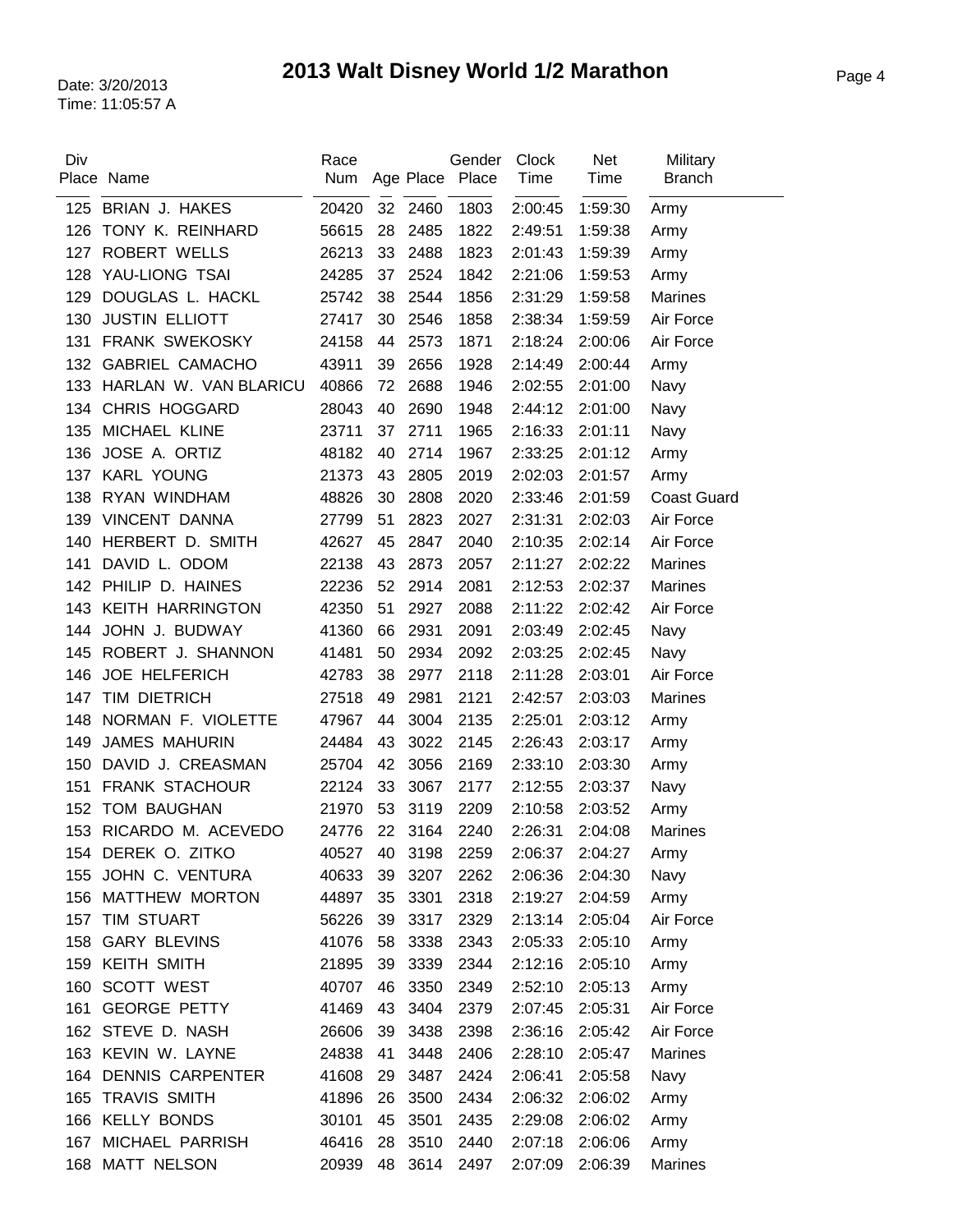| Div | Place Name               | Race<br>Num |    |      | Gender<br>Age Place Place | <b>Clock</b><br>Time | <b>Net</b><br>Time | Military<br><b>Branch</b> |
|-----|--------------------------|-------------|----|------|---------------------------|----------------------|--------------------|---------------------------|
| 169 | MICHAEL GENOVESE         | 25027       | 51 | 3620 | 2501                      | 2:30:47              | 2:06:41            | <b>Marines</b>            |
| 170 | LAWRENCE E. MICCOLIS     | 42354       | 50 | 3631 | 2507                      | 2:22:42              | 2:06:47            | <b>Marines</b>            |
| 171 | <b>FRANK CRISAFULLI</b>  | 25565       | 45 | 3633 | 2508                      | 2:22:42              | 2:06:48            | <b>Marines</b>            |
|     | 172 CHAD BUBANAS         | 48183       | 39 | 3644 | 2513                      | 2:36:02              | 2:06:51            | Air Force                 |
| 173 | ANTHONY S. MORRIS        | 22468       | 27 | 3649 | 2517                      | 2:22:41              | 2:06:51            | Army                      |
| 174 | <b>TOM GAMBER</b>        | 22936       | 32 | 3651 | 2518                      | 2:22:41              | 2:06:52            | Army                      |
| 175 | <b>GREG MILFORD</b>      | 40869       | 51 | 3688 | 2540                      | 2:09:02              | 2:07:06            | <b>Marines</b>            |
| 176 | <b>BRADLEY STELFLUG</b>  | 24217       | 44 | 3697 | 2546                      | 2:31:41              | 2:07:09            | Army                      |
| 177 | <b>TOBY BROWN</b>        | 20498       | 41 | 3766 | 2589                      | 2:12:05              | 2:07:36            | Air Force                 |
| 178 | JACOB W. MARSH           | 52698       | 21 | 3771 | 2592                      | 2:44:24              | 2:07:38            | Army                      |
| 179 | TROY M. FOSTER           | 44039       | 28 | 3776 | 2595                      | 2:21:57              | 2:07:39            | Army                      |
| 180 | STANTON D. TROTTER       | 21443       | 44 | 3808 | 2614                      | 2:15:37              | 2:07:51            | Army                      |
| 181 | <b>JOHN TEMPONE</b>      | 56542       | 33 | 3846 | 2632                      | 2:58:46              | 2:08:00            | <b>Marines</b>            |
| 182 | <b>WAYNE PITZEN</b>      | 47487       | 30 | 3883 | 2652                      | 2:30:25              | 2:08:11            | Navy                      |
| 183 | <b>CHARLES R. DRAPER</b> | 40936       | 36 | 3894 | 2659                      | 2:10:46              | 2:08:14            | Air Force                 |
| 184 | ANDREW P. FETH           | 23928       | 37 | 3909 | 2666                      | 2:23:42              | 2:08:19            | Air Force                 |
| 185 | SAMUEL W. DOWNS          | 42479       | 50 | 3969 | 2700                      | 2:18:22              | 2:08:35            | Air Force                 |
| 186 | <b>BRIAN E. SUPKO</b>    | 56454       | 37 | 3979 | 2708                      | 2:25:39              | 2:08:37            | Army                      |
| 187 | <b>TIMOTHY SEILER</b>    | 25136       | 45 | 3988 | 2715                      | 2:32:23              | 2:08:40            | <b>Marines</b>            |
| 188 | <b>JUSTIN D. WRIGHT</b>  | 50974       | 21 | 3995 | 2720                      | 2:46:07              | 2:08:44            | Navy                      |
| 189 | <b>BRYAN WHITE</b>       | 48976       | 50 | 4045 | 2747                      | 2:41:41              | 2:09:00            | Air Force                 |
| 190 | TIMOTHY J. SEIGAL        | 23832       | 50 | 4092 | 2774                      | 2:19:01              | 2:09:12            | Air Force                 |
| 191 | STEVEN MITCHELL          | 41938       | 48 | 4108 | 2780                      | 2:30:44              | 2:09:20            | Army                      |
| 192 | PAUL KIRKPATRICK         | 55585       | 58 | 4121 | 2787                      | 2:18:23              | 2:09:23            | <b>Coast Guard</b>        |
| 193 | PATRICK SHORTSLEEVE      | 27142       | 44 | 4145 | 2800                      | 2:24:54              | 2:09:33            | Air Force                 |
| 194 | JOHN R. ROWLEY           | 57234       | 33 | 4169 | 2817                      | 3:00:53              | 2:09:40            | Navy                      |
| 195 | <b>MARK KRATZ</b>        | 46188       | 46 | 4183 | 2823                      | 2:23:57              | 2:09:46            | Army                      |
| 196 | JAMES MORAN, JR.         | 41188       | 35 | 4187 | 2826                      | 2:17:47              | 2:09:48            | <b>Marines</b>            |
| 197 | DAVID J. ALLEN           | 20993       | 41 | 4333 | 2907                      | 2:32:29              | 2:10:32            | Navy                      |
|     | 198 WILLIAM A. PROSES    | 42409       | 65 | 4406 | 2945                      | 2:20:53              | 2:10:59            | Navy                      |
| 199 | <b>JASON SANDER</b>      | 22512       | 34 | 4519 | 2995                      | 2:19:17              | 2:11:33            | Air Force                 |
| 200 | <b>JEREMY SMITH</b>      | 41149       | 36 | 4569 | 3031                      | 2:12:11              | 2:11:45            | Army                      |
| 201 | CARRYL DAVIS             | 24770       | 36 | 4581 | 3039                      | 2:36:32              | 2:11:47            | Army                      |
|     | 202 SEBASTIAN DEANGELO   | 22087       | 53 | 4587 | 3041                      | 2:36:03              | 2:11:49            | Army                      |
|     | 203 DANIEL J. FINSTAD    | 26108       | 31 | 4641 | 3062                      | 2:45:01              | 2:12:05            | Army                      |
|     | 204 TODD A. WICHMAN      | 24945       | 43 | 4713 | 3102                      | 2:35:09              | 2:12:25            | Army                      |
|     | 205 RYAN MUNRO           | 47047       | 29 | 4720 | 3107                      | 2:28:23              | 2:12:27            | <b>Marines</b>            |
|     | 206 STEVEN P. UNDERWOOD  | 25860       | 36 | 4741 | 3116                      | 2:43:19              | 2:12:31            | <b>Marines</b>            |
|     | 207 SEAN LEHMAN          | 40942       | 32 | 4776 | 3129                      | 2:21:14              | 2:12:42            | Army                      |
|     | 208 CRAIG W. KILEY       | 23011       | 48 | 4906 | 3194                      | 2:29:40              | 2:13:18            | Army                      |
| 209 | <b>BRUCE DUNCAN</b>      | 48855       | 57 | 4909 | 3196                      | 2:21:56              | 2:13:18            | Air Force                 |
|     | 210 SHAUN L. POLLARD     | 20433       | 33 | 4916 | 3200                      | 2:13:45              | 2:13:20            | <b>Marines</b>            |
| 211 | DENNIS G. LOTT           | 22521       | 44 | 4922 | 3205                      | 2:30:57              | 2:13:22            | Army                      |
|     | 212 JOSHUA P. ROGERS     | 25414       | 37 | 5029 | 3261                      | 2:36:25              | 2:13:52            | Air Force                 |

 $\overline{a}$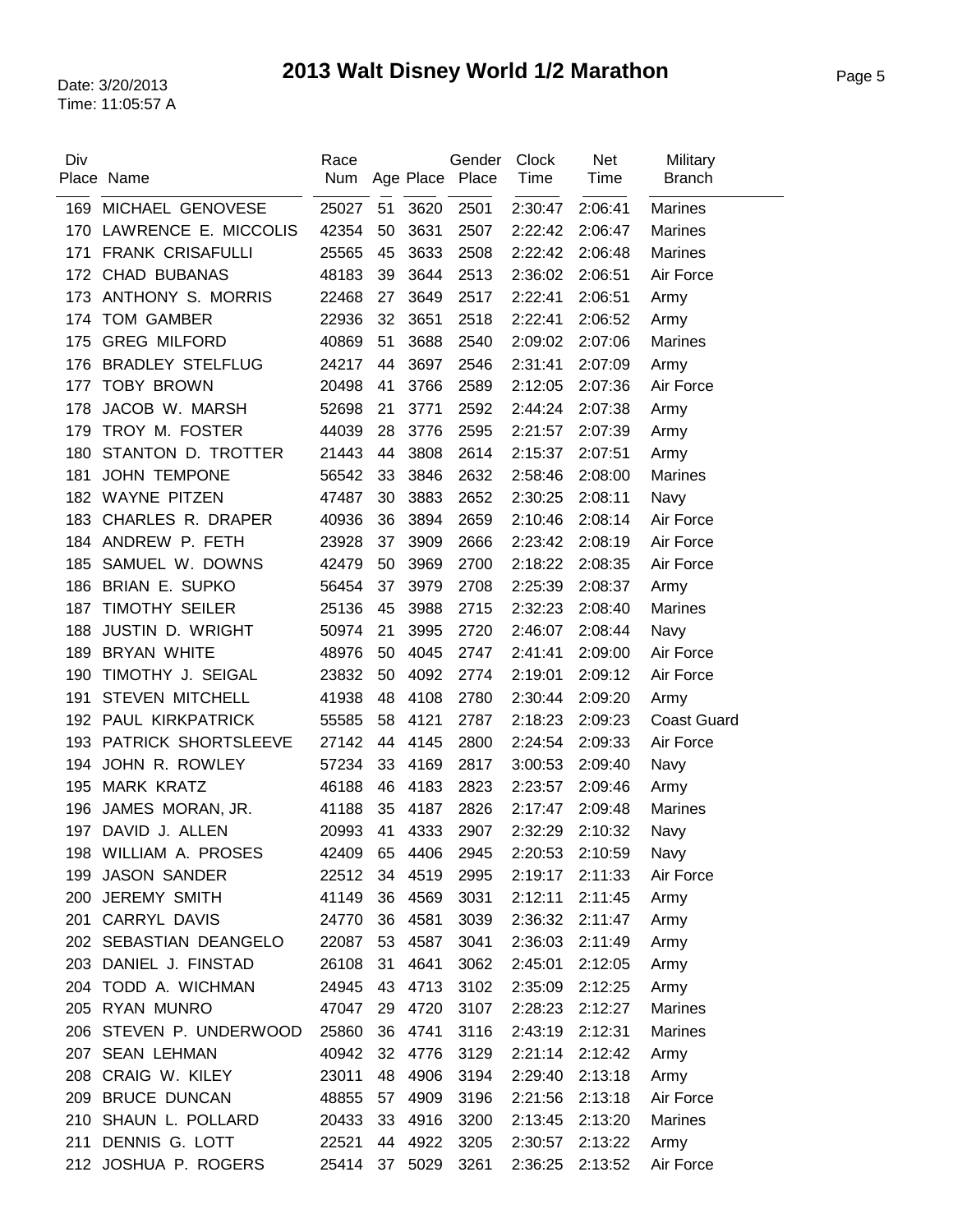| Div | Place Name                  | Race<br>Num |    |         | Gender<br>Age Place Place | Clock<br>Time | <b>Net</b><br>Time | Military<br><b>Branch</b> |
|-----|-----------------------------|-------------|----|---------|---------------------------|---------------|--------------------|---------------------------|
|     | 213 COLIN J. THOMPSON       | 45113       | 33 | 5034    | 3266                      | 2:29:54       | 2:13:54            | Navy                      |
|     | 214 RICK FORESTEIRE         | 24521       | 45 | 5060    | 3277                      | 2:36:36       | 2:14:02            | Navy                      |
| 215 | MATTHEW D. FITZGERALD 57023 |             | 28 | 5116    | 3307                      | 3:05:47       | 2:14:15            | <b>Marines</b>            |
| 216 | <b>RICK MONAGHAN</b>        | 24550       | 54 | 5122    | 3312                      | 2:38:42       | 2:14:16            | Army                      |
| 217 | NICHOLAS A. BALESTERI       | 41047       | 32 | 5181    | 3341                      | 2:22:08       | 2:14:31            | <b>Marines</b>            |
| 218 | ANDREW SUTTON               | 23299       | 45 | 5214    | 3355                      | 2:33:38       | 2:14:40            | Army                      |
| 219 | <b>ANDREW CRIST</b>         | 22675       | 25 | 5237    | 3366                      | 2:22:02       | 2:14:45            | Air Force                 |
|     | 220 KYLE REAGAN             | 24298       | 48 | 5257    | 3377                      | 2:38:00       | 2:14:50            | Navy                      |
| 221 | KEVEN M. BLACKMAN           | 30051       | 29 | 5279    | 3393                      | 3:05:58       | 2:14:56            | Air Force                 |
|     | 222 MARK DICKERSON          | 23894       | 54 | 5330    | 3420                      | 2:44:19       | 2:15:08            | Army                      |
| 223 | SHAWN P. KIERNAN            | 47146       | 32 | 5365    | 3439                      | 2:37:16       | 2:15:19            | Navy                      |
| 224 | TREVOR BARRETT              | 42873       | 27 | 5399    | 3458                      | 2:24:11       | 2:15:31            | Army                      |
| 225 | EDWARD HOLLENSHADE          | 20142       | 37 | 5408    | 3463                      | 2:16:20       | 2:15:33            | Army                      |
| 226 | JON E. WILSON               | 56609       | 47 | 5443    | 3479                      | 3:06:39       | 2:15:43            | Navy                      |
| 227 | <b>JAMES HOOKO</b>          | 24911       | 45 | 5483    | 3499                      | 2:38:55       | 2:15:57            | Army                      |
| 228 | STEPHEN S. VENDRYES         | 51856       | 20 | 5549    | 3533                      | 2:56:24       | 2:16:11            | Navy                      |
| 229 | <b>CHAD WILLIAMS</b>        | 30089       | 32 | 5559    | 3538                      | 2:41:57       | 2:16:14            | <b>Marines</b>            |
| 230 | SANJIV NARANG               | 50962       | 33 | 5603    | 3559                      | 2:38:19       | 2:16:27            | Army                      |
| 231 | PATRICK FOLEY               | 42958       | 47 | 5639    | 3580                      | 2:25:18       | 2:16:36            | <b>Coast Guard</b>        |
| 232 | WILFRIED W. AMACKER         | 25717       | 53 | 5658    | 3592                      | 2:46:33       | 2:16:43            | Army                      |
| 233 | <b>TORAMI WILLIAMS</b>      | 21901       | 55 | 5719    | 3618                      | 2:24:59       | 2:16:59            | Air Force                 |
| 234 | CARTER D. KEETON            | 30004       | 42 | 5745    | 3629                      | 2:42:09       | 2:17:05            | Navy                      |
| 235 | <b>JAMES CARFAGNO</b>       | 56343       | 26 | 5811    | 3656                      | 2:58:05       | 2:17:23            | Air Force                 |
| 236 | <b>GREG NELSON</b>          | 25534       | 56 | 5866    | 3681                      | 2:40:21       | 2:17:40            | Army                      |
| 237 | MARK D. RICKEL              | 21122       | 41 | 5903    | 3696                      | 2:18:58       | 2:17:49            | Army                      |
|     | 238 LAWRENCE TURNER         | 24211       | 42 | 5951    | 3718                      | 2:42:21       | 2:18:02            | Army                      |
| 239 | <b>JESS POMEROY</b>         | 46871       | 30 | 5970    | 3726                      | 2:44:02       | 2:18:09            | <b>Coast Guard</b>        |
| 240 | EVERETTE T. ERVIN           | 22263       | 31 | 5999    | 3743                      | 2:26:09       | 2:18:15            | Navy                      |
| 241 | <b>GARY DEWITT</b>          | 28394       | 36 | 6012    | 3753                      | 3:03:10       | 2:18:19            | Army                      |
|     | 242 JASON IDLEMAN           | 30037       | 33 | 6048    | 3772                      | 3:09:15       | 2:18:29            | Air Force                 |
|     | 243 RICKY R. MARTIN         | 46633       | 54 | 6057    | 3778                      | 2:39:47       | 2:18:32            | Navy                      |
|     | 244 CHRISTOPHER H. SONNT    | 22762       | 56 | 6130    | 3813                      | 2:38:11       | 2:18:53            | Marines                   |
|     | 245 KENNETH A. HALL         | 27735       | 49 | 6144    | 3821                      | 3:02:45       | 2:18:58            | Army                      |
|     | 246 EDWARD L. YERAGE        | 51849       | 30 | 6150    | 3825                      | 2:55:15       | 2:18:59            | Air Force                 |
|     | 247 CHRISTOPHER L. CARMIC   | 21637       | 39 | 6153    | 3827                      | 2:55:15       | 2:19:00            | Air Force                 |
|     | 248 CHRISTOPHER ROCKWOO     | 21586       | 33 | 6169    | 3834                      | 2:21:01       | 2:19:04            | Navy                      |
|     | 249 AARON W. TERRY          | 40713       | 35 | 6212    | 3849                      | 2:28:54       | 2:19:14            | Air Force                 |
|     | 250 JAMES BOUNDS            | 22202       | 43 | 6223    | 3854                      | 2:26:46       | 2:19:18            | Marines                   |
|     | 251 MATT MOREN              | 24072       | 41 | 6224    | 3855                      | 2:44:42       | 2:19:19            | Navy                      |
|     | 252 MATTHEW ESTOUP          | 40583       | 35 | 6239    | 3863                      | 2:44:00       | 2:19:22            | Air Force                 |
|     | 253 JOSHUA WILLITS          | 40566       | 34 | 6243    | 3867                      | 2:27:07       | 2:19:23            | Navy                      |
|     | 254 RANDY JONES             | 27169       | 55 | 6286    | 3886                      | 2:37:00       | 2:19:37            | Air Force                 |
|     | 255 KENNETH PORTER          | 48677       | 43 | 6315    | 3899                      | 2:52:54       | 2:19:44            | Army                      |
|     | 256 BENJAMIN GUNN           | 48454       |    | 24 6327 | 3906                      | 2:52:16       | 2:19:46            | Air Force                 |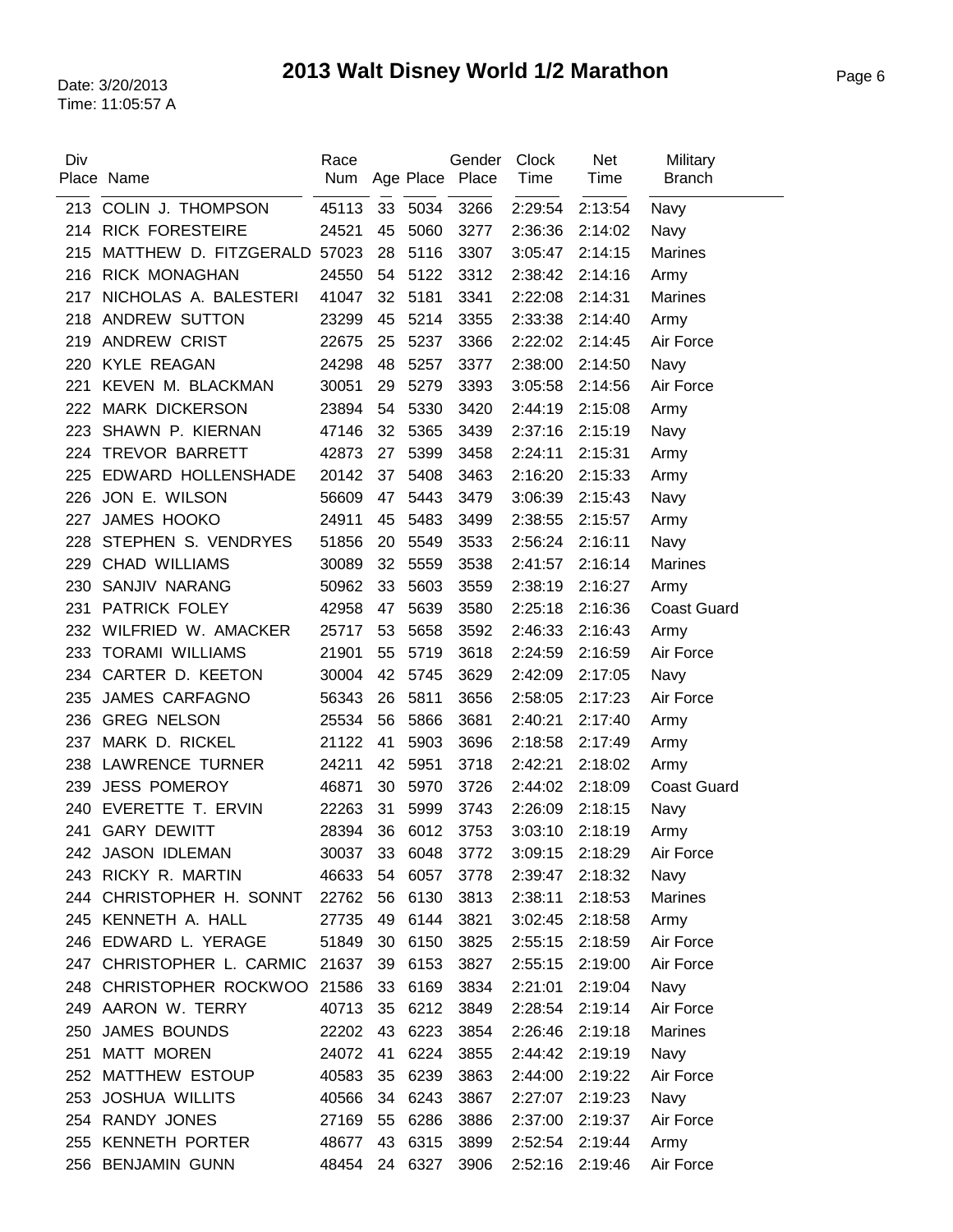| Div | Place Name                      | Race<br>Num |    |         | Gender<br>Age Place Place | <b>Clock</b><br>Time | Net<br>Time        | Military<br><b>Branch</b> |
|-----|---------------------------------|-------------|----|---------|---------------------------|----------------------|--------------------|---------------------------|
| 257 | JOSEPH E. TAKACS                | 44547       | 73 | 6426    | 3956                      | 2:34:17              | 2:20:13            | Army                      |
| 258 | <b>ROBERT HUSTER</b>            | 43733       | 45 | 6434    | 3960                      | 2:30:17              | 2:20:16            | Army                      |
| 259 | KENNETH R. EVERS                | 43144       | 65 | 6444    | 3965                      | 2:28:52              | 2:20:17            | Air Force                 |
| 260 | <b>ERIC RANDALL</b>             | 20562       | 53 | 6548    | 4008                      | 2:36:09              | 2:20:46            | Navy                      |
| 261 | HAROLD J. DARNER                | 29319       | 42 | 6565    | 4017                      | 3:11:01              | 2:20:49            | Army                      |
| 262 | <b>DAVID THOMAS</b>             | 21741       | 40 | 6597    | 4031                      | 2:29:41              | 2:21:02            | Army                      |
| 263 | JEREMY HENDRICKSON              | 30070       | 34 | 6605    | 4035                      | 3:13:17              | 2:21:04            | Navy                      |
| 264 | <b>BERNARD O'NEILL</b>          | 21002       | 34 | 6633    | 4054                      | 2:23:33              | 2:21:10            | Air Force                 |
| 265 | <b>CHRIS RICE</b>               | 44404       | 53 | 6638    | 4058                      | 2:37:39              | 2:21:11            | <b>Marines</b>            |
| 266 | JONATHAN J. WILLIAMS            | 30029       | 29 | 6715    | 4092                      | 3:15:08              | 2:21:34            | <b>Marines</b>            |
| 267 | ETHAN BOYCE                     | 22798       | 38 | 6716    | 4093                      | 3:15:09              | 2:21:34            | <b>Marines</b>            |
| 268 | JACK H. ROWLEY                  | 44764       | 62 | 6800    | 4126                      | 2:38:00              | 2:22:04            | Navy                      |
| 269 | <b>EZRA MANUEL</b>              | 25734       | 38 | 6848    | 4148                      | 2:52:41              | 2:22:17            | <b>Coast Guard</b>        |
| 270 | <b>JOHN MEIRHOFER</b>           | 43217       | 50 | 6850    | 4149                      | 2:29:57              | 2:22:17            | Air Force                 |
| 271 | <b>VHANCE VALENCIA</b>          | 22562       | 34 | 6858    | 4154                      | 2:47:49              | 2:22:19            | Air Force                 |
|     | 272 KEVEN ELWOOD                | 28146       | 34 | 6946    | 4197                      | 3:06:02              | 2:22:40            | Army                      |
| 273 | <b>CHARLES BANKS</b>            | 44946       | 34 | 6962    | 4204                      | 2:46:34              | 2:22:44            | <b>Coast Guard</b>        |
| 274 | ROBERT W. SANDERS               | 24385       | 48 | 6992    | 4221                      | 2:55:17              | 2:22:54            | Navy                      |
| 275 | PATRICK A. ANDERSON             | 42996       | 39 | 7091    | 4272                      | 2:45:46              | 2:23:21            | Army                      |
| 276 | TROY J. MALINOWSKI              | 23620       | 46 | 7121    | 4289                      | 2:40:24              | 2:23:28            | Air Force                 |
| 277 | <b>CRAIG FOURNIER</b>           | 57190       | 39 | 7136    | 4296                      | 3:16:09              | 2:23:32            | Army                      |
| 278 | DARRYL L. GEROW SR              | 22510       | 44 | 7167    | 4305                      | 3:10:24              | 2:23:40            |                           |
| 279 | <b>SCOTT WEBER</b>              | 26565       | 40 | 7188    | 4316                      | 2:32:10              | 2:23:48            | Army                      |
| 280 | DAVID W. BINTZ                  | 21783       | 58 | 7218    | 4329                      |                      |                    | Navy                      |
| 281 | JAMES P. RALEY                  | 25566       | 45 | 7251    | 4346                      | 2:34:21              | 2:23:53<br>2:24:03 | Navy                      |
| 282 | DONNIE WALTERS                  | 26551       |    | 7329    | 4382                      | 2:47:01<br>3:03:36   |                    | Army                      |
|     |                                 |             | 28 | 7342    |                           |                      | 2:24:25            | Army                      |
| 283 | <b>MARCEL WILLIAMS</b>          | 27642       | 39 |         | 4390                      | 2:43:27              | 2:24:30            | <b>Marines</b>            |
| 284 | <b>BILL GERETY</b>              | 25369       | 54 | 7350    | 4394                      | 2:46:12              | 2:24:32            | Army                      |
|     | 285 ALAN WILKERSON              | 45208       | 38 | 7534    | 4486                      | 2:43:52              | 2:25:09            | Air Force                 |
| 286 | EDWIN M. SEALE                  | 49641       |    | 53 7566 | 4496                      | 2:54:38              | 2:25:18            | Navy                      |
| 287 | <b>BRENT HICKMAN</b>            | 28810       | 41 | 7587    | 4506                      | 3:16:43              | 2:25:23            | Army                      |
|     | 288 SCOTT A. SMITH              | 51391       | 54 | 7599    | 4512                      | 3:01:42              | 2:25:24            | <b>Marines</b>            |
|     | 289 HARRY L. DRUCKENMILLE 24332 |             | 51 | 7623    | 4523                      | 2:49:46              | 2:25:32            | Air Force                 |
|     | 290 GEORGE L. RODNEY            | 51596       | 41 | 7635    | 4528                      | 3:05:25              | 2:25:34            | <b>Marines</b>            |
| 291 | DAVID POTYOK                    | 24918       | 44 | 7691    | 4549                      | 2:50:43              | 2:25:45            | <b>Coast Guard</b>        |
|     | 292 JEFFREY W. SMITH            | 46300       | 40 | 7716    | 4560                      | 2:33:33              | 2:25:50            | <b>Marines</b>            |
|     | 293 CLAREBELO B. REYNOSO        | 25234       | 59 | 7746    | 4573                      | 2:49:00              | 2:25:58            | Army                      |
|     | 294 BRANDON J. BAKER            | 28723       | 26 | 7780    | 4593                      | 3:04:58              | 2:26:04            | Army                      |
|     | 295 SCOTT J. SCHENO             | 57231       | 44 | 7781    | 4594                      | 3:17:42              | 2:26:05            | Air Force                 |
|     | 296 SCOTT M. PARTIN             | 55394       | 43 | 7813    | 4606                      | 3:15:21              | 2:26:16            | Air Force                 |
| 297 | <b>JASON RAYMOND</b>            | 28204       | 38 | 7815    | 4607                      | 2:51:59              | 2:26:16            | <b>Marines</b>            |
| 298 | MICHAEL S. CARDWELL             | 29619       | 48 | 7856    | 4627                      | 3:16:01              | 2:26:29            | Army                      |
| 299 | JOSE R. PERALTA                 | 48342       | 46 | 7892    | 4643                      | 2:56:02              | 2:26:41            | Army                      |
| 300 | TY WAGNER                       | 25784       | 46 | 8009    | 4691                      | 2:58:32              | 2:27:07            | Navy                      |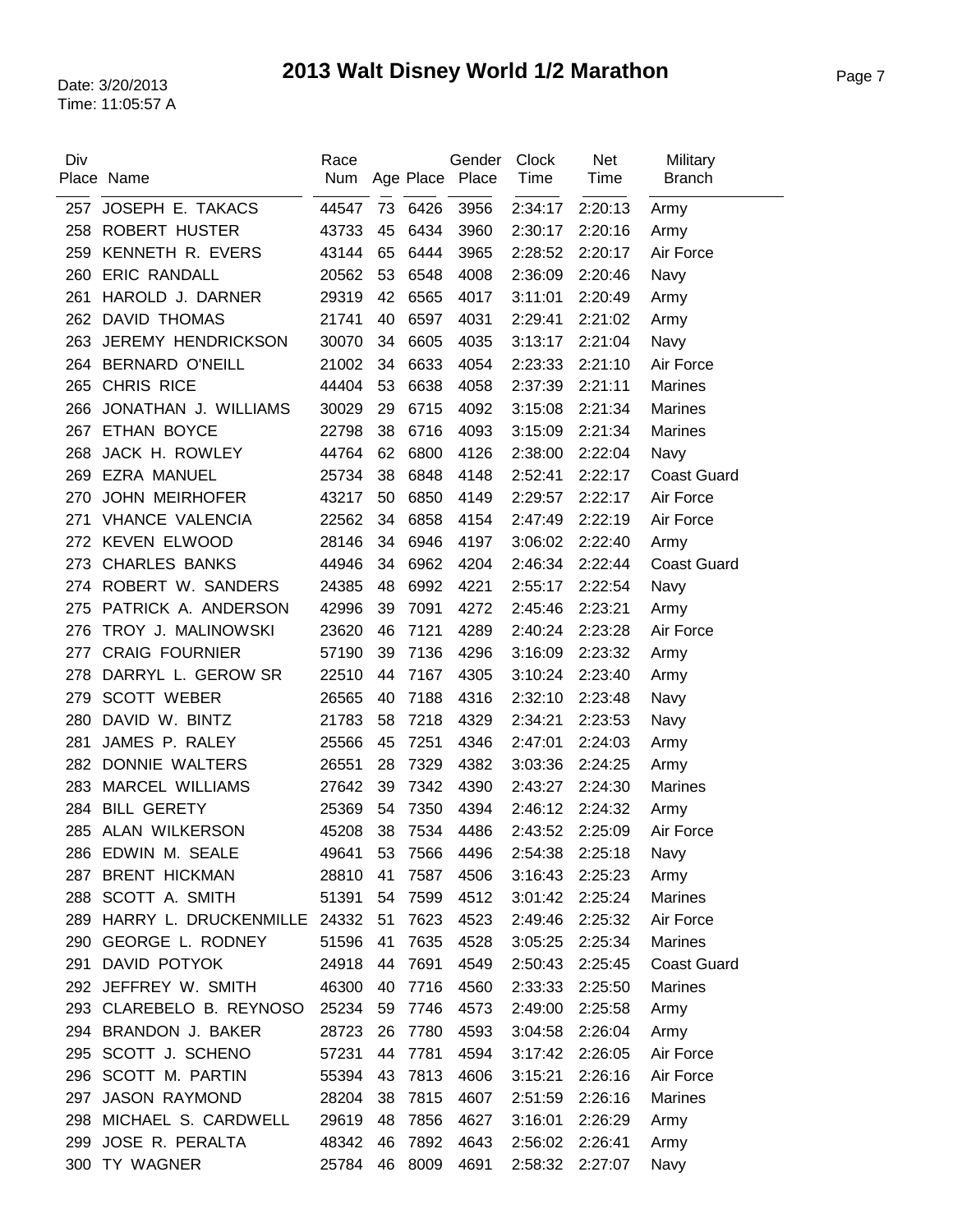| Div | Place Name                | Race<br>Num |    | Age Place | Gender<br>Place | Clock<br>Time | <b>Net</b><br>Time | Military<br><b>Branch</b> |
|-----|---------------------------|-------------|----|-----------|-----------------|---------------|--------------------|---------------------------|
|     |                           |             |    |           |                 |               |                    |                           |
| 301 | JAMES R. COAKLEY          | 26891       |    | 64 8129   | 4743            | 3:06:47       | 2:27:38            | Air Force                 |
| 302 | PATRICK HANLEY            | 25687       | 44 | 8194      | 4774            | 2:58:59       | 2:27:52            | Air Force                 |
| 303 | <b>RICK SMITH</b>         | 49728       | 51 | 8286      | 4819            | 3:01:28       | 2:28:13            | Air Force                 |
| 304 | <b>CARLOS MARIN</b>       | 25706       | 42 | 8296      | 4825            | 2:57:54       | 2:28:15            | <b>Coast Guard</b>        |
| 305 | <b>JAMES EWING</b>        | 21983       | 35 | 8313      | 4833            | 2:36:03       | 2:28:20            | Army                      |
| 306 | <b>KEVIN HARFORD</b>      | 47693       | 42 | 8372      | 4864            | 2:59:59       | 2:28:31            | Air Force                 |
| 307 | JACOB HUMMEL              | 44959       | 35 | 8386      | 4871            | 2:45:39       | 2:28:34            | Air Force                 |
| 308 | <b>KEN CASTILLE</b>       | 26384       | 59 | 8409      | 4886            | 2:58:45       | 2:28:38            | Navy                      |
| 309 | <b>JOHN MARTIN</b>        | 24444       | 42 | 8425      | 4890            | 2:53:55       | 2:28:42            | Air Force                 |
| 310 | JOSE DIAZ-DAVILA          | 54629       | 53 | 8437      | 4895            | 2:44:29       | 2:28:44            | Army                      |
| 311 | <b>MARK PURCELL</b>       | 22552       | 32 | 8459      | 4904            | 2:51:32       | 2:28:48            | Air Force                 |
| 312 | <b>AUSTIN PARKER</b>      | 45751       | 36 | 8478      | 4914            | 2:46:46       | 2:28:52            | Navy                      |
| 313 | JEREMY T. LINGENFELSE     | 22985       | 36 | 8572      | 4952            | 2:43:15       | 2:29:12            | Army                      |
|     | 314 RYAN LOY              | 22094       | 36 | 8576      | 4954            | 2:43:22       | 2:29:13            | Army                      |
| 315 | JASON E. KULCHAR          | 45133       | 34 | 8584      | 4957            | 2:46:03       | 2:29:15            | Air Force                 |
| 316 | THOMAS G. ARANDA          | 48541       | 39 | 8603      | 4968            | 2:58:36       | 2:29:19            | Air Force                 |
| 317 | <b>GREGORY E. COLLINS</b> | 25137       | 36 | 8618      | 4977            | 2:51:27       | 2:29:23            | Navy                      |
| 318 | ADAM D. LOHN              | 26952       | 31 | 8619      | 4978            | 3:01:10       | 2:29:24            | Air Force                 |
| 319 | <b>CALVIN JONES</b>       | 27950       | 35 | 8625      | 4981            | 3:01:10       | 2:29:25            | Air Force                 |
| 320 | DAVID A. HUTTON           | 44994       | 48 | 8644      | 4994            | 2:43:52       | 2:29:29            | Army                      |
| 321 | STEPHEN MIRABELLA         | 24744       | 56 | 8665      | 5002            | 2:53:06       | 2:29:33            | Air Force                 |
| 322 | <b>BRIAN M. PRATT</b>     | 27140       | 28 | 8678      | 5009            | 2:52:25       | 2:29:34            | Army                      |
| 323 | MARK A. NOWALK            | 22283       | 42 | 8709      | 5025            | 2:37:08       | 2:29:41            | Navy                      |
| 324 | <b>STEPHEN PEARCE</b>     | 26586       | 49 | 8732      | 5037            | 3:00:34       | 2:29:47            | Air Force                 |
| 325 | <b>BRIAN SKOTKO</b>       | 24042       | 35 | 8735      | 5039            | 2:53:24       | 2:29:48            | Navy                      |
| 326 | DANIEL J. CARPENTER       | 24343       | 23 | 8759      | 5050            | 2:51:08       | 2:29:56            | Army                      |
| 327 | <b>JOSEPH BUTKUS</b>      | 23607       | 41 | 8798      | 5069            | 2:47:18       | 2:30:07            | <b>Marines</b>            |
| 328 | RICHARD A. STADELMAIE     | 30090       | 25 | 8807      | 5077            | 3:22:38       | 2:30:09            | Air Force                 |
| 329 | <b>LEWIS MESSICK</b>      | 25358       | 36 | 8904      | 5127            | 2:54:50       | 2:30:29            | Air Force                 |
| 330 | EDWARD A. JOHNSON         | 47775       | 46 | 8921      | 5135            | 2:48:33       | 2:30:35            | Army                      |
| 331 | ROBERT C. HINES           | 24797       | 27 | 8951      | 5149            | 2:55:44       | 2:30:41            | Air Force                 |
|     | 332 PETE ATKINSON         | 21491       | 31 | 8994      | 5166            | 2:48:51       | 2:30:52            | Army                      |
|     | 333 ZACHARY D. HOLTEN     | 56859       | 23 | 9066      | 5198            | 3:21:18       | 2:31:09            | Air Force                 |
|     | 334 BRIAN VANHORN         | 22915       | 38 | 9126      | 5226            | 2:46:46       | 2:31:23            | Air Force                 |
|     | 335 JOSE L. LASSO         | 51943       | 38 | 9147      | 5234            | 3:11:02       | 2:31:28            | Air Force                 |
|     | 336 JESS CHRISTENSEN      | 20540       | 32 | 9149      | 5235            | 2:33:20       | 2:31:29            | Army                      |
| 337 | JASON J. WARD             | 42522       | 39 | 9161      | 5241            | 2:39:23       | 2:31:32            | Navy                      |
|     | 338 STEPHEN R. STALLINGS  | 47479       | 36 | 9166      | 5244            | 2:54:20       | 2:31:32            | Air Force                 |
|     | 339 AARON HAMBLIN         | 26896       | 33 | 9224      | 5269            | 3:09:48       | 2:31:49            | Navy                      |
| 340 | <b>JOSHUA LYONS</b>       | 26129       | 30 | 9232      | 5271            | 3:09:30       | 2:31:51            | Air Force                 |
| 341 | M. BRANDON BOYD           | 47070       | 28 | 9347      | 5326            | 2:56:31       | 2:32:24            | Air Force                 |
|     | 342 TERRY IVESTER         | 24045       | 46 | 9397      | 5344            | 2:49:47       | 2:32:32            | Army                      |
|     | 343 JERRY L. IVESTER      | 23036       | 46 | 9501      | 5383            | 2:50:10       | 2:32:54            | Army                      |
|     | 344 JOHN M. HOLCOMB       | 41384       | 47 | 9575      | 5410            | 2:35:11       | 2:33:14            | Air Force                 |
|     |                           |             |    |           |                 |               |                    |                           |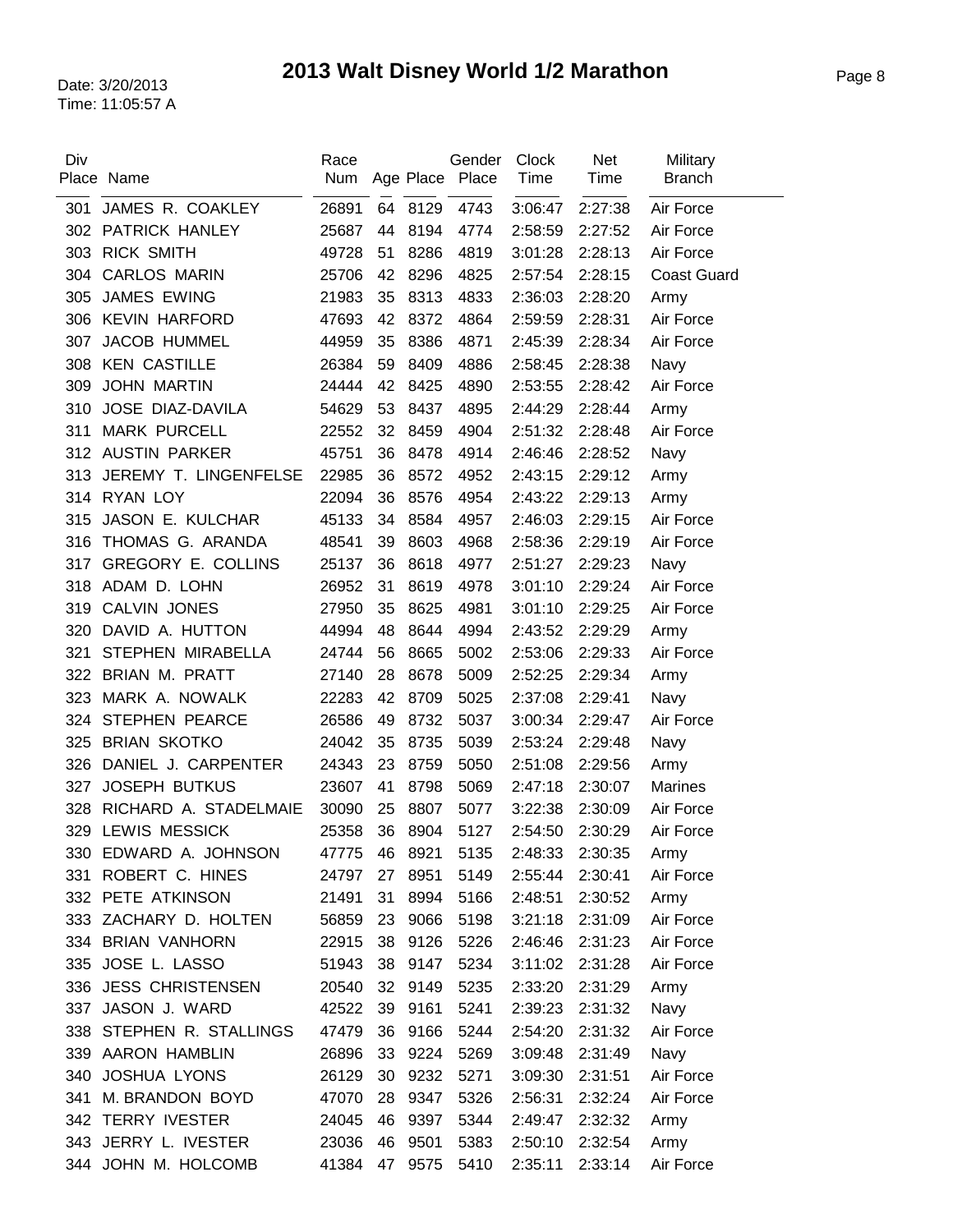| Div | Place Name                 | Race<br>Num |    |               | Gender<br>Age Place Place | <b>Clock</b><br>Time | <b>Net</b><br>Time | Military<br><b>Branch</b> |
|-----|----------------------------|-------------|----|---------------|---------------------------|----------------------|--------------------|---------------------------|
| 345 | <b>JASON EMLEY</b>         | 27607       | 40 | 9690          | 5453                      | 3:12:22              | 2:33:48            | Navy                      |
|     | 346 KEVIN RYAN             | 23106       | 32 | 9719          | 5463                      | 2:49:25              | 2:33:57            | <b>Coast Guard</b>        |
| 347 | JEFFREY M. HARVEY          | 54021       | 50 | 9729          | 5466                      | 3:26:26              | 2:33:58            | Navy                      |
| 348 | HENRY D. BITTLE            | 27568       | 61 | 9799          | 5494                      | 3:10:35              | 2:34:13            | Army                      |
| 349 | CHRIS E. ZIMMERMAN         | 26805       | 44 | 9825          | 5502                      | 3:07:29              | 2:34:21            | Army                      |
| 350 | <b>WILLIAM R. STOLLER</b>  | 47720       | 55 | 9860          | 5519                      | 2:59:34              | 2:34:28            | Navy                      |
| 351 | <b>JASON AUCOIN</b>        | 41635       | 35 | 9870          | 5524                      | 2:42:35              | 2:34:29            | Air Force                 |
| 352 | MALCOLM WARD               | 56449       | 65 | 9896          | 5535                      | 3:24:04              | 2:34:36            | Air Force                 |
| 353 | JOHN GOODENOUGH            | 47021       | 33 | 9911          | 5542                      | 2:58:15              | 2:34:40            | Navy                      |
| 354 | <b>FREDERICK BREMER</b>    | 40593       | 43 | 9953          | 5563                      | 2:44:28              | 2:34:47            | <b>Marines</b>            |
| 355 | ERIC L. SCHWALM            | 51647       | 51 | 1E+04 5581    |                           | 3:12:34              | 2:34:59            | Air Force                 |
| 356 | KEITH F. RUSSO             | 22329       |    | 31 1E+04 5586 |                           | 2:59:12              | 2:35:01            | Air Force                 |
| 357 | MICHAEL A. MENDOZA         | 44228       |    | 46 1E+04 5589 |                           | 2:53:46              | 2:35:04            | Air Force                 |
| 358 | SAMUEL T. RORER            | 26019       |    | 56 1E+04 5598 |                           | 3:05:11              | 2:35:11            | Air Force                 |
| 359 | MICHAEL T. HARVEY          | 27961       |    | 53 1E+04 5642 |                           | 3:28:59              | 2:35:42            | Air Force                 |
| 360 | AARON JOHNSON              | 27447       |    | 38 1E+04 5645 |                           | 3:13:26              | 2:35:43            | Navy                      |
| 361 | DREW LICHTENSTEIN          | 20067       |    | 28 1E+04 5649 |                           | 3:13:37              | 2:35:47            | Navy                      |
| 362 | DAVE WARD                  | 27114       |    | 59 1E+04 5651 |                           | 3:04:58              | 2:35:48            | Navy                      |
| 363 | KENNETH W. MCKEE           | 25474       |    | 49 1E+04 5667 |                           | 3:00:59              | 2:35:58            | Air Force                 |
| 364 | THOMAS QUATRINI            | 45722       |    | 52 1E+04 5672 |                           | 2:52:15              | 2:36:02            | Army                      |
| 365 | <b>NOAH FIRTH</b>          | 20277       |    | 27 1E+04 5685 |                           | 2:46:41              | 2:36:08            | Air Force                 |
| 366 | MATTHEW C. GALLAGHER       | 20580       |    | 32 1E+04 5693 |                           | 2:43:31              | 2:36:12            | Navy                      |
| 367 | WILLIAM JOHNSON            | 27638       |    | 37 1E+04 5697 |                           | 3:15:34              | 2:36:14            | Army                      |
| 368 | DANNIE (DANO) WHITE        | 45761       |    | 43 1E+04 5713 |                           | 3:22:56              | 2:36:23            | Air Force                 |
| 369 | ROBERT W. GRESHAM          | 24382       |    | 42 1E+04 5717 |                           | 3:06:08              | 2:36:25            | Army                      |
| 370 | ROGER L. TEEL              | 26413       |    | 49 1E+04 5729 |                           | 3:08:10              | 2:36:29            | Navy                      |
| 371 | <b>CHRISTOPHER PRATHER</b> | 21078       |    | 45 1E+04 5753 |                           | 2:59:27              | 2:36:43            | Army                      |
| 372 | JAMES J. SMITH             | 24992       |    | 47 1E+04 5755 |                           | 2:59:28              | 2:36:44            | Army                      |
|     | 373 SCOTT TADEVICH         | 51676       |    | 34 1E+04 5769 |                           | 3:13:34              | 2:36:51            | Navy                      |
|     | 374 GERALD L. JERNIGAN     | 42724       |    | 44 1E+04 5772 |                           | 2:45:23              | 2:36:52            | Air Force                 |
|     | 375 GLENN A. YAP           | 44171       |    | 47 1E+04 5812 |                           | 2:54:21              | 2:37:12            | Air Force                 |
|     | 376 JOSEPH PIOTROWSKI      | 52979       |    | 42 1E+04 5814 |                           | 3:21:04              | 2:37:13            | Army                      |
| 377 | <b>JASON STEWART</b>       | 25286       |    | 39 1E+04 5821 |                           | 2:58:34              | 2:37:21            | Navy                      |
|     | 378 NELSON WILCOX          | 50033       |    | 39 1E+04 5866 |                           | 3:08:48              | 2:37:50            | Army                      |
|     | 379 KENNETH R. CARPENTER   | 21331       |    | 57 1E+04 5929 |                           | 2:58:13              | 2:38:28            | Army                      |
|     | 380 STEVEN M. CLAUS        | 43872       |    | 62 1E+04 5941 |                           | 2:48:12              | 2:38:33            | Air Force                 |
|     | 381 KURT STURA             | 23078       |    | 41 1E+04 5989 |                           | 2:47:52              | 2:39:04            | Navy                      |
|     | 382 PHILLIP DAWSON         | 47294       |    | 27 1E+04 5991 |                           | 3:05:03              | 2:39:05            | Navy                      |
|     | 383 RYAN HERTER            | 53364       |    | 29 1E+04 6029 |                           | 2:46:54              | 2:39:25            | Air Force                 |
|     | 384 WAYNE WISNESKI         | 30108       |    | 41 1E+04 6072 |                           | 3:04:15              | 2:39:54            | Air Force                 |
| 385 | JOHN F. SZEWC              | 43538       |    | 54 1E+04 6079 |                           | 2:50:51              | 2:40:01            | Air Force                 |
|     | 386 JACKSON L. BALL        | 50006       |    | 37 1E+04 6119 |                           | 3:10:13              | 2:40:28            | Army                      |
| 387 | MICHAEL J. EVANS           | 52622       |    | 34 1E+04 6122 |                           | 3:18:04              | 2:40:28            | Navy                      |
|     | 388 SAMMY AMALLA           | 21766       |    | 30 1E+04 6143 |                           | 2:49:08              | 2:40:41            | Navy                      |
|     |                            |             |    |               |                           |                      |                    |                           |

 $\overline{a}$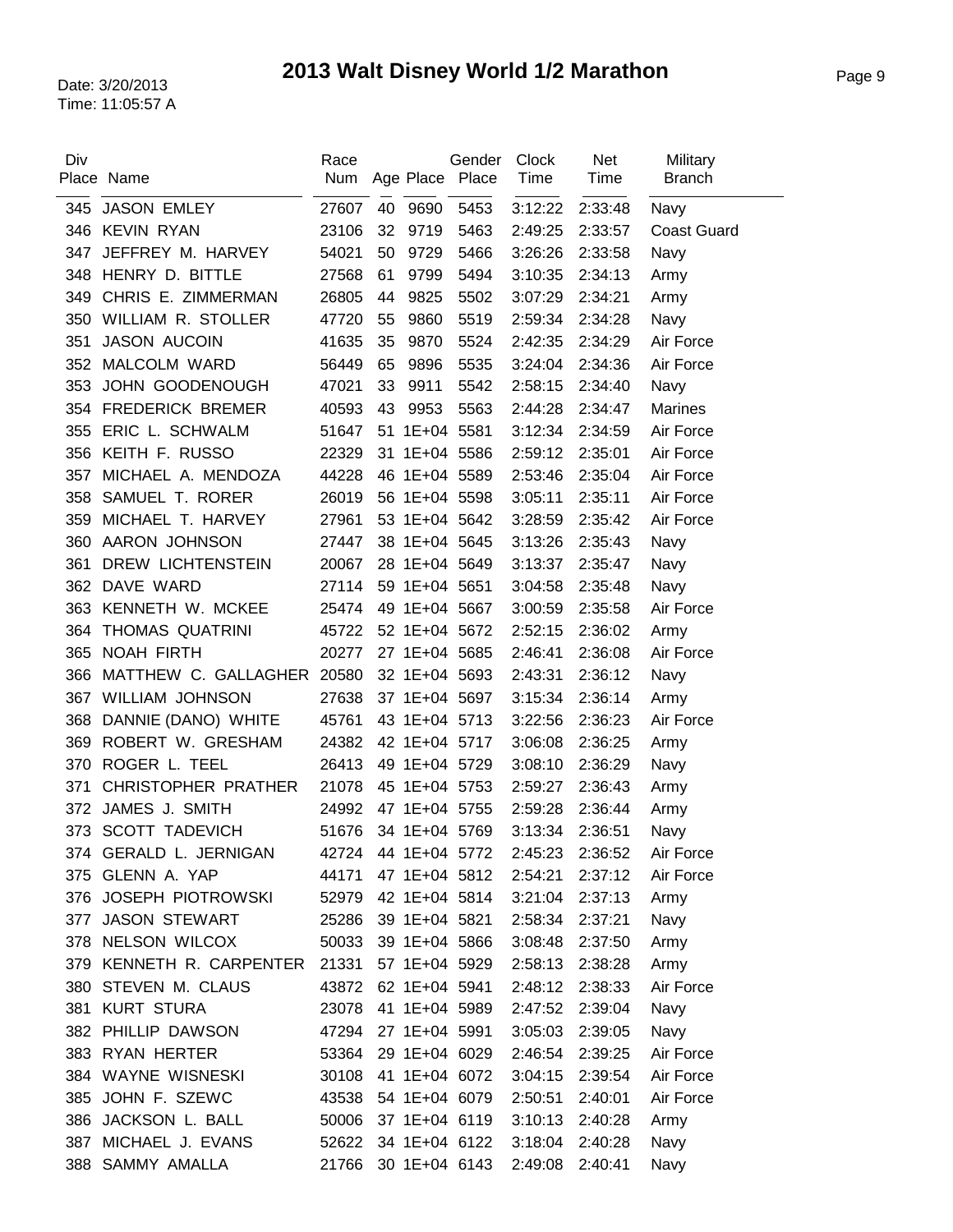| Div | Place Name                   | Race<br>Num         | Age Place Place | Gender | <b>Clock</b><br>Time | <b>Net</b><br>Time | Military<br><b>Branch</b> |
|-----|------------------------------|---------------------|-----------------|--------|----------------------|--------------------|---------------------------|
| 389 | <b>CHRISTOPHER FISHER</b>    | 20514               | 27 1E+04 6145   |        | 2:49:08              | 2:40:41            | Navy                      |
| 390 | MICHAEL WEED                 | 27893               | 51 1E+04 6154   |        | 3:24:41              | 2:40:51            | Navy                      |
| 391 | <b>JIM LARSON</b>            | 21785               | 45 1E+04 6167   |        | 2:51:06              | 2:41:01            | Air Force                 |
|     | 392 ANTHONY CASTILLO         | 28210               | 26 1E+04 6190   |        | 3:28:21              | 2:41:18            | Navy                      |
|     | 393 MICHAEL LACEY            | 24120               | 25 1E+04 6198   |        | 3:28:21              | 2:41:22            | Navy                      |
| 394 | <b>GERALD A. MARACCHINI</b>  | 28691               | 66 1E+04 6218   |        | 3:25:57              | 2:41:36            | <b>Marines</b>            |
| 395 | JAMES E. COLLINS             | 25001               | 40 1E+04 6219   |        | 3:04:59              | 2:41:38            | Air Force                 |
|     | 396 MARTIN GOINS             | 20549               | 47 1E+04 6226   |        | 2:51:51              | 2:41:41            | Air Force                 |
| 397 | <b>JASON KELLY</b>           | 51761               | 27 1E+04 6236   |        | 3:20:06              | 2:41:46            | Air Force                 |
| 398 | JEFF HAGER                   | 24430               | 50 1E+04 6248   |        | 3:12:25              | 2:41:55            | Army                      |
| 399 | <b>BILL GRAY</b>             | 21946               | 45 1E+04 6256   |        | 3:15:19              | 2:41:59            | Air Force                 |
| 400 | <b>JUSTIN SMILO</b>          | 44890               | 31 1E+04 6258   |        | 2:58:10              | 2:42:00            | Air Force                 |
| 401 | <b>MARK ROBINSON</b>         | 24456               | 66 1E+04 6312   |        | 2:51:50              | 2:42:30            | Army                      |
| 402 | ROBERT MCCARTY               | 23885               | 43 1E+04 6325   |        | 2:57:19              | 2:42:38            | Army                      |
| 403 | <b>ERIC GARRETT</b>          | 43830               | 44 1E+04 6346   |        | 2:51:05              | 2:42:54            | Army                      |
|     | 404 KEVIN ZURMUEHLEN         | 56297               | 44 1E+04 6349   |        | 3:34:57              | 2:42:59            | Army                      |
| 405 | RICHARD C. CRUZ              | 45370               | 53 1E+04 6383   |        | 2:57:20              | 2:43:21            | Air Force                 |
| 406 | <b>MATT HRACHO</b>           | 56008               | 28 1E+04 6386   |        | 3:33:36              | 2:43:23            | Air Force                 |
| 407 | <b>MUFU TAIWO</b>            | 29965               | 43 1E+04 6431   |        | 3:05:12              | 2:43:57            | Army                      |
| 408 | JASON A. PATACSIL            | 25533               | 38 1E+04 6436   |        | 2:59:50              | 2:44:00            | Navy                      |
| 409 | PETER G. RYBSKI              | 23102               | 37 1E+04 6450   |        | 2:59:46              | 2:44:14            | Navy                      |
| 410 | CHRISTOPHER B. ZIMPRIC 29615 |                     | 33 1E+04 6506   |        | 3:37:29              | 2:44:50            | Army                      |
| 411 | THOMAS C. RIDDLE             | 25116               | 52 1E+04 6530   |        | 3:03:06              | 2:45:04            | Army                      |
|     | 412 JOHN ANDREWS             | 56066               | 48 1E+04 6563   |        | 3:36:27              | 2:45:26            | Air Force                 |
|     | 413 GREG HILTON              | 23323               | 39 1E+04 6579   |        | 3:25:10              | 2:45:39            | <b>Marines</b>            |
|     | 414 MIGUEL SCOTT             | 26684               | 54 1E+04 6630   |        | 3:15:25              | 2:46:15            | Air Force                 |
| 415 | JHOAN J. SANCHEZ             | 52948               | 25 1E+04 6652   |        | 3:32:50              | 2:46:26            | Army                      |
| 416 | <b>JOHN REYNOLDS</b>         | 45572               | 54 1E+04 6673   |        | 3:05:09              | 2:46:45            | Navy                      |
|     | 417 KEVIN D. CYRULINSKI      | 52428               | 31 1E+04 6690   |        | 3:24:07              | 2:46:58            | Air Force                 |
|     | 418 RICK CONVERSE            | 23972               | 47 1E+04 6711   |        | 3:01:19              | 2:47:13            | Air Force                 |
| 419 | MICHAEL YOUNG                | 29131               | 52 1E+04 6714   |        | 3:36:50              | 2:47:17            | Army                      |
|     | 420 SCOTT JEWETT             | 24710               | 38 1E+04 6721   |        | 3:08:43              | 2:47:21            | Army                      |
|     | 421 ADRIAN MAGANA            | 29367               | 26 1E+04 6724   |        | 3:37:44              | 2:47:23            | Army                      |
|     | 422 KEVIN HIGGINS            | 44740               | 26 1E+04 6768   |        | 3:04:58              | 2:47:57            | <b>Coast Guard</b>        |
|     | 423 TIM THOLEN               | 25607               | 35 1E+04 6786   |        | 3:21:02              | 2:48:09            | Air Force                 |
|     | 424 RYAN C. SCHMITT          | 49144               | 36 1E+04 6790   |        | 3:18:44              | 2:48:12            | <b>Coast Guard</b>        |
|     | 425 DEREK EVANS              | 22611               | 41 1E+04 6802   |        | 3:28:03              | 2:48:16            | Army                      |
|     | 426 CHRIS ERNST              | 28935               | 32 1E+04 6808   |        | 3:38:38              | 2:48:19            | Navy                      |
|     | 427 GREG LONG                | 22695               | 43 1E+04 6860   |        | 3:26:36              | 2:48:56            | Army                      |
|     | 428 MICHAEL A. BRUZZINI      | 50561               | 42 1E+04 6864   |        | 3:26:23              | 2:49:00            | Air Force                 |
|     | 429 CHRISTOPHER LOTT         | 50613               | 41 1E+04 6884   |        | 3:28:06              | 2:49:09            | Navy                      |
|     | 430 ALBERT N. RHODES         | 26576               | 52 1E+04 6887   |        | 3:29:53              | 2:49:10            | Air Force                 |
|     | 431 JOSEPH A. ROLENC         | 47258               | 40 1E+04 6893   |        | 3:28:42              | 2:49:15            | Air Force                 |
|     | 432 DAVID HAMBY              | 51313 44 1E+04 6894 |                 |        | 3:28:42              | 2:49:15            | Air Force                 |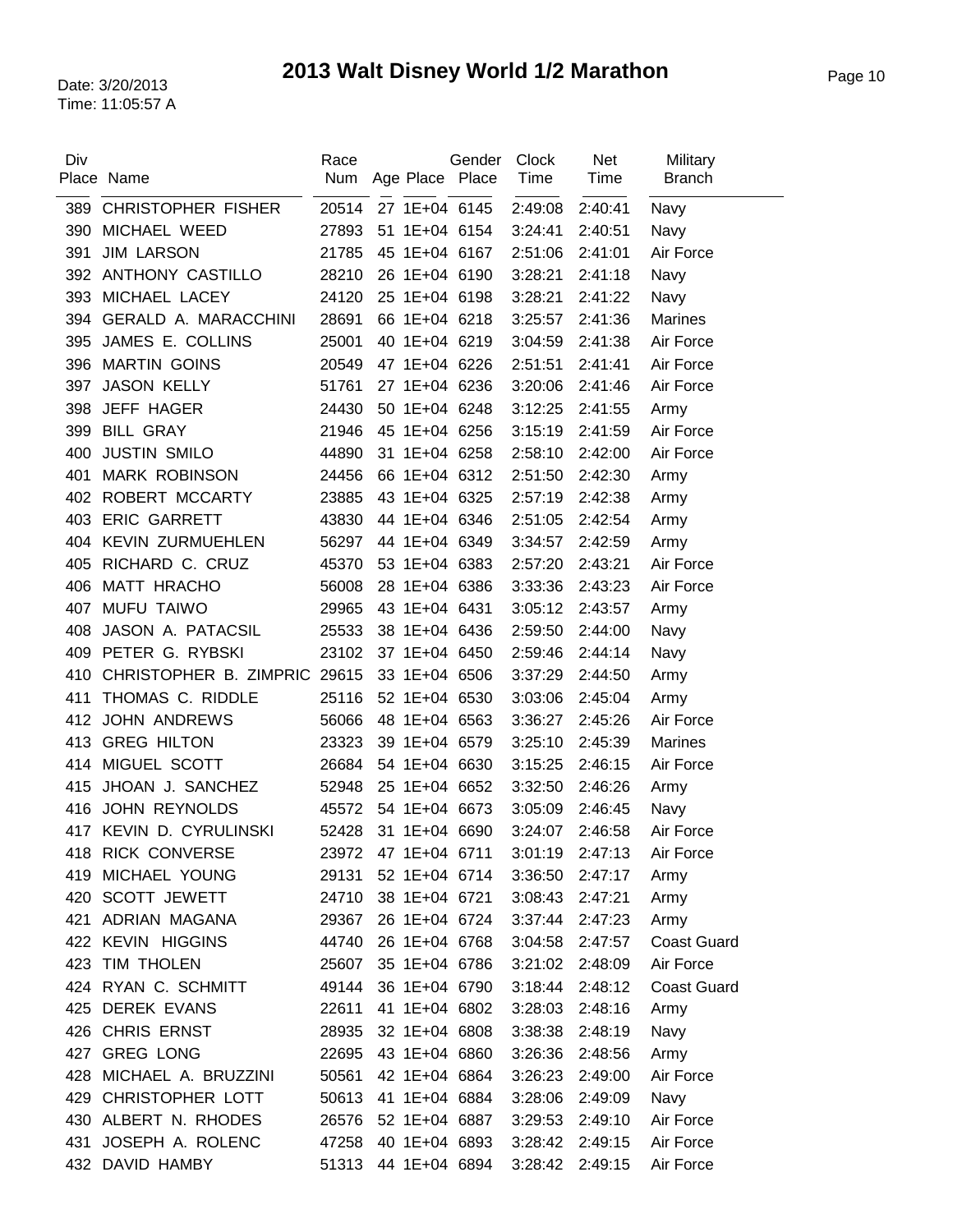| Div | Place Name             | Race<br>Num | Age Place Place | Gender | Clock<br>Time   | Net<br>Time | Military<br><b>Branch</b> |
|-----|------------------------|-------------|-----------------|--------|-----------------|-------------|---------------------------|
|     |                        |             |                 |        |                 |             |                           |
|     | 433 MICHAEL OVEREND    | 25356       | 30 1E+04 7009   |        | 3:06:32         | 2:50:34     | Navy                      |
|     | 434 KEVIN ATTEBERRY    | 44596       | 39 1E+04 7012   |        | 3:08:10         | 2:50:36     | Air Force                 |
| 435 | ROBERT HILLARD         | 29124       | 29 1E+04 7015   |        | 3:42:06         | 2:50:39     | Navy                      |
| 436 | KELLY M. MCGOWAN       | 27345       | 32 1E+04 7022   |        | 3:28:34         | 2:50:43     | Navy                      |
| 437 | VINCENT H. LAM         | 21924       | 31 1E+04 7026   |        | 3:07:04         | 2:50:46     | Navy                      |
| 438 | THEO IKNER             | 23132       | 35 1E+04 7041   |        | 3:17:11         | 2:50:57     | <b>Coast Guard</b>        |
| 439 | ALLAN S. IRWIN         | 47012       | 76 1E+04 7042   |        | 3:12:13         | 2:50:58     | Army                      |
| 440 | <b>SCOTT HAWKS</b>     | 23137       | 33 1E+04 7054   |        | 3:29:08         | 2:51:07     | Army                      |
| 441 | <b>CHARLIE HOOPER</b>  | 49154       | 69 1E+04 7059   |        | 3:20:18         | 2:51:13     | Army                      |
| 442 | TERRY C. COOLEY        | 25052       | 30 1E+04 7096   |        | 3:12:55         | 2:51:45     | Air Force                 |
| 443 | RONALD V. PLACET       | 45731       | 53 1E+04 7110   |        | 3:06:27         | 2:51:57     | Air Force                 |
| 444 | ANDREW SAJDERA         | 24082       | 31 1E+04 7135   |        | 3:32:26         | 2:52:16     | <b>Marines</b>            |
| 445 | ORLANDO MARTINEZ JR.   | 27802       | 27 1E+04 7142   |        | 3:37:55         | 2:52:23     | Air Force                 |
| 446 | DEXTER R. HANDY        | 28002       | 54 1E+04 7150   |        | 3:35:58         | 2:52:29     | Air Force                 |
| 447 | <b>JOHN TEYHEN</b>     | 24901       | 49 1E+04 7167   |        | 3:15:21         | 2:52:45     | Army                      |
| 448 | JEFFREY P. WINN        | 50039       | 41 1E+04 7172   |        | 3:44:09         | 2:52:48     | Army                      |
| 449 | <b>KHOA TANG</b>       | 27521       | 26 1E+04 7198   |        | 3:38:37         | 2:53:06     | Air Force                 |
| 450 | SID BUSCH              | 29446       | 66 1E+04 7199   |        | 3:15:12         | 2:53:06     | Navy                      |
| 451 | DAVID BELL             | 26664       | 39 1E+04 7215   |        | 3:45:39         | 2:53:14     | <b>Marines</b>            |
| 452 | RICHARD ALFORD         | 27135       | 40 1E+04 7218   |        | 3:29:26         | 2:53:16     | Air Force                 |
| 453 | <b>WILLIAM KONE</b>    | 27725       | 44 1E+04 7228   |        | 3:36:57         | 2:53:22     | Army                      |
| 454 | RICHARD BASKERVILLE    | 24890       | 37 1E+04 7235   |        | 3:24:27         | 2:53:30     | Navy                      |
| 455 | THEODORE M. WELLS      | 29077       | 32 1E+04 7240   |        | 3:43:56         | 2:53:33     | <b>Marines</b>            |
| 456 | <b>STEVE SMITH</b>     | 40820       | 36 1E+04 7272   |        | 3:03:39         | 2:53:55     | Navy                      |
| 457 | CHARLES F. FERNANDEZ   | 29726       | 59 1E+04 7277   |        | 3:45:35         | 2:53:58     | Army                      |
| 458 | <b>ELVIS SANTIAGO</b>  | 51607       | 38 1E+04 7279   |        | 3:32:55         | 2:54:00     | Air Force                 |
| 459 | <b>ADAM WHITT</b>      | 27666       | 31 1E+04 7287   |        | 3:31:57         | 2:54:03     | Air Force                 |
| 460 | <b>JEFF GIBSON</b>     | 44765       | 39 1E+04 7296   |        | 3:19:57         | 2:54:13     | Air Force                 |
|     | 461 BROWNIE E. EHLERS  | 48024       | 59 1E+04 7316   |        | 3:20:54         | 2:54:27     | Air Force                 |
|     | 462 SAMUEL A. MAROON   | 26875       | 47 1E+04 7327   |        | 3:34:13         | 2:54:38     | Navy                      |
|     | 463 MARK A. ROSENBLUM  | 25390       | 41 1E+04 7330   |        | 3:35:05         | 2:54:39     | Air Force                 |
|     | 464 JASON DOHERTY      | 48900       | 31 1E+04 7346   |        | 3:25:33 2:54:51 |             | <b>Coast Guard</b>        |
|     | 465 ROBERT LUCIO       | 29211       | 48 1E+04 7358   |        | 3:45:12         | 2:54:56     | Air Force                 |
|     | 466 PHILLIP LUKE       | 28066       | 50 1E+04 7383   |        | 3:44:43 2:55:12 |             | Air Force                 |
| 467 | <b>DAVID IRVIN</b>     | 50777       | 38 1E+04 7406   |        | 3:33:25         | 2:55:24     | Air Force                 |
|     | 468 PHILIP D. RODGERS  | 23610       | 42 1E+04 7432   |        | 3:33:12         | 2:55:43     | Army                      |
|     | 469 LAMARR LOWE        | 25601       | 68 1E+04 7442   |        | 3:34:49         | 2:55:47     | Navy                      |
|     | 470 STEVE FOGLE        | 29991       | 27 1E+04 7444   |        | 3:47:20         | 2:55:49     | Air Force                 |
|     | 471 ADAM W. SHELTON    | 20081       | 33 1E+04 7480   |        | 3:03:56         | 2:56:11     | Air Force                 |
|     | 472 JONATHAN N. ELLIOT | 26746       | 36 1E+04 7489   |        | 3:26:38         | 2:56:19     | Navy                      |
| 473 | <b>DENNIS BARR</b>     | 21454       | 58 2E+04 7515   |        | 3:15:45         | 2:56:35     | <b>Marines</b>            |
|     | 474 DANIEL P. BURGOYNE | 26330       | 33 2E+04 7527   |        | 3:29:21         | 2:56:46     | <b>Coast Guard</b>        |
|     | 475 HUGH MCLEOD        | 48523       | 66 2E+04 7558   |        | 3:44:44         | 2:57:11     | Army                      |
|     | 476 JASON HEITZMAN     | 28725       | 27 2E+04 7562   |        | 3:44:31         | 2:57:18     | Navy                      |
|     |                        |             |                 |        |                 |             |                           |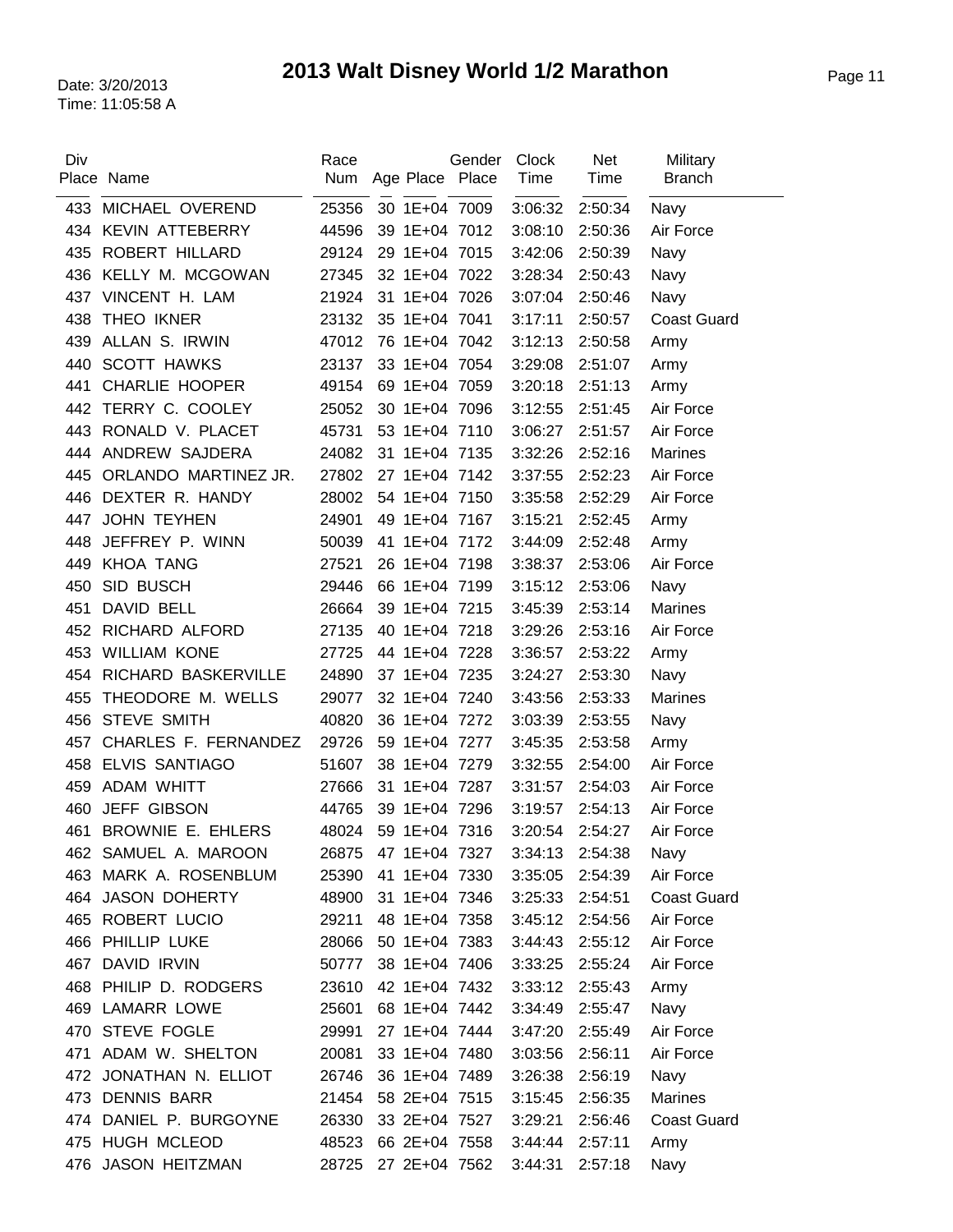| Div | Place Name                   | Race<br>Num | Age Place Place | Gender | Clock<br>Time | <b>Net</b><br>Time | Military<br><b>Branch</b> |
|-----|------------------------------|-------------|-----------------|--------|---------------|--------------------|---------------------------|
| 477 | <b>GARY PACKARD</b>          | 27602       | 52 2E+04 7571   |        | 3:35:45       | 2:57:27            | Air Force                 |
| 478 | RICHARD D. QUATTRONE         | 28425       | 46 2E+04 7577   |        | 3:44:27       | 2:57:29            | Navy                      |
| 479 | <b>COLIN BLOOR</b>           | 29209       | 46 2E+04 7580   |        | 3:50:16       | 2:57:30            | <b>Marines</b>            |
| 480 | TERRY R. RILEY               | 27994       | 56 2E+04 7585   |        | 3:42:13       | 2:57:32            | Navy                      |
| 481 | ROBERT M. DAVIS              | 29391       | 47 2E+04 7587   |        | 3:05:41       | 2:57:32            | Army                      |
| 482 | JASON A. HARRIS              | 27006       | 34 2E+04 7591   |        | 3:34:56       | 2:57:34            | <b>Coast Guard</b>        |
| 483 | <b>JOHN WALLACE</b>          | 27956       | 40 2E+04 7642   |        | 3:41:17       | 2:58:14            | Navy                      |
|     | 484 KASEY BREHME             | 23640       | 33 2E+04 7738   |        | 3:08:32       | 2:59:30            | Navy                      |
| 485 | <b>CHAD CAVALIER</b>         | 23888       | 28 2E+04 7773   |        | 3:15:51       | 2:59:55            | Air Force                 |
| 486 | ELVIN O. TORRES MOLINA 21215 |             | 34 2E+04 7787   |        | 3:02:16       | 3:00:04            | Army                      |
| 487 | EDWARD R. SOSNOWSKI          | 28817       | 21 2E+04 7804   |        | 3:53:15       | 3:00:15            | Army                      |
| 488 | <b>KELLY FOUCH</b>           | 45273       | 40 2E+04 7818   |        | 3:22:33       | 3:00:28            | <b>Coast Guard</b>        |
| 489 | JAMES M. BELL                | 28838       | 43 2E+04 7826   |        | 3:47:58       | 3:00:37            | Army                      |
| 490 | KENNETH J. KEISEL            | 52736       | 28 2E+04 7833   |        | 3:39:03       | 3:00:44            | Navy                      |
| 491 | <b>SHAUN SWENSON</b>         | 57517       | 34 2E+04 7838   |        | 3:39:17       | 3:00:47            | Army                      |
|     | 492 COREY REEVES             | 21316       | 35 2E+04 7868   |        | 3:18:28       | 3:01:08            | Army                      |
| 493 | <b>JOHN LYNCH</b>            | 27567       | 51 2E+04 7892   |        | 3:37:53       | 3:01:22            | <b>Marines</b>            |
| 494 | DANNY R. HENDERSON           | 57126       | 53 2E+04 7919   |        | 3:54:49       | 3:01:44            | Army                      |
| 495 | <b>KIT KUSS</b>              | 53377       | 57 2E+04 7941   |        | 3:49:44       | 3:02:03            | Air Force                 |
| 496 | <b>WESLEY BAKER</b>          | 50417       | 33 2E+04 7979   |        | 3:49:11       | 3:02:38            | Air Force                 |
| 497 | <b>JOHN CORLEY</b>           | 26969       | 49 2E+04 7995   |        | 3:42:49       | 3:02:55            | Army                      |
| 498 | <b>ERIC LEIDE</b>            | 23773       | 34 2E+04 8020   |        | 3:43:59       | 3:03:20            | Navy                      |
| 499 | <b>GONZALO MONTOYA</b>       | 45556       | 46 2E+04 8039   |        | 3:19:15       | 3:03:37            | Army                      |
| 500 | JEREMY DELORENZO             | 48006       | 30 2E+04 8051   |        | 3:25:53       | 3:03:51            | Air Force                 |
| 501 | DONALD ROLFE                 | 42436       | 35 2E+04 8052   |        | 3:19:11       | 3:03:51            | <b>Marines</b>            |
|     | 502 VICTOR MCGLAUGHLIN       | 27536       | 57 2E+04 8062   |        | 3:41:54       | 3:03:58            | Army                      |
| 503 | <b>JUSTIN N. KOHRS</b>       | 22260       | 36 2E+04 8071   |        | 3:34:11       | 3:04:07            | Army                      |
|     | 504 SCOTT G. SUNDAY          | 23045       | 45 2E+04 8124   |        | 3:27:10       | 3:05:17            | Army                      |
|     | 505 WARREN THOMPSON          | 24079       | 35 2E+04 8136   |        | 3:24:02       | 3:05:25            | Army                      |
|     | 506 JAMES C. BRANN           | 47909       | 35 2E+04 8144   |        | 3:27:17       | 3:05:28            | Army                      |
|     | 507 TOBIAS A. BENNETT        | 27403       | 38 2E+04 8151   |        | 3:25:09       | 3:05:34            | Army                      |
|     | 508 MICHAEL D. LAWRENCE      | 21350       | 45 2E+04 8176   |        | 3:51:53       | 3:05:49            | Navy                      |
|     | 509 STEVEN L. CLARK          | 28864       | 50 2E+04 8199   |        | 3:43:50       | 3:06:08            | Air Force                 |
|     | 510 STEVE GLENNING           | 29699       | 39 2E+04 8203   |        | 3:55:20       | 3:06:12            | Air Force                 |
| 511 | RONALD W. HAY                | 23400       | 47 2E+04 8208   |        | 3:22:55       | 3:06:19            | Air Force                 |
|     | 512 ERIC BARONI              | 26156       | 39 2E+04 8209   |        | 3:39:28       | 3:06:19            | Air Force                 |
|     | 513 ROMAN T. WACHTER         | 27159       | 40 2E+04 8238   |        | 3:44:55       | 3:06:41            | Army                      |
|     | 514 XAVIER BRUNSON           | 28060       | 46 2E+04 8239   |        | 3:59:46       | 3:06:43            | Army                      |
|     | 515 TAVI N. BRUNSON          | 29081       | 36 2E+04 8240   |        | 3:59:46       | 3:06:43            | Army                      |
|     | 516 ALBERT BRUNSON           | 28579       | 69 2E+04 8241   |        | 3:59:46       | 3:06:43            | Army                      |
| 517 | DUSTIN M. BERNATOVICH 42193  |             | 31 2E+04 8243   |        | 3:45:32       | 3:06:46            | <b>Coast Guard</b>        |
|     | 518 CRAIG HENDERSON          | 23115       | 31 2E+04 8259   |        | 3:54:46       | 3:07:01            | Navy                      |
|     | 519 LARRY HAMON              | 27750       | 53 2E+04 8278   |        | 3:53:39       | 3:07:18            | Navy                      |
|     | 520 OTTO B. PARSON           | 46840       | 30 2E+04 8287   |        | 3:29:21       | 3:07:29            | Navy                      |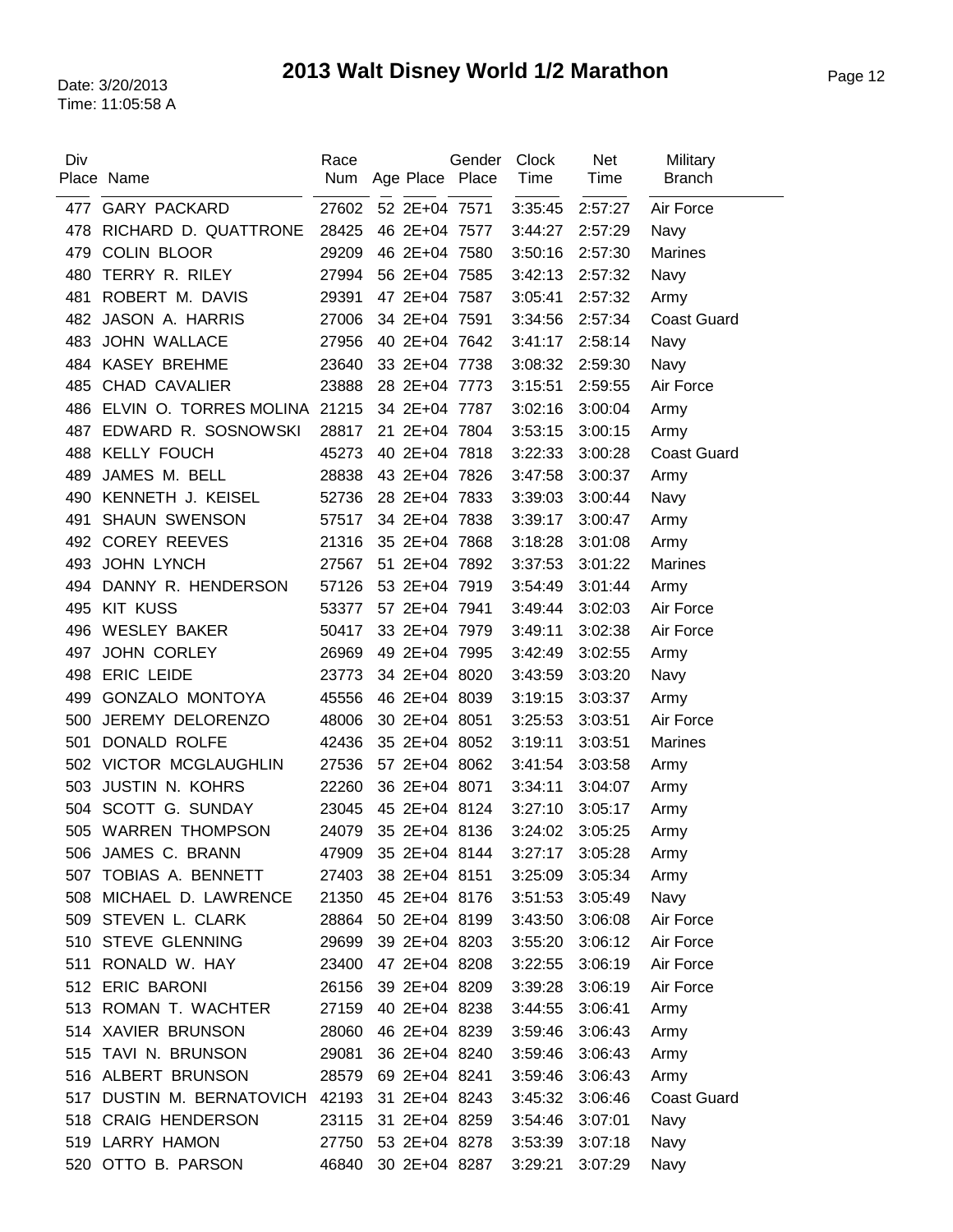| Div | Place Name                    | Race<br>Num | Age Place Place | Gender | <b>Clock</b><br>Time | <b>Net</b><br>Time | Military<br><b>Branch</b> |
|-----|-------------------------------|-------------|-----------------|--------|----------------------|--------------------|---------------------------|
| 521 | THOMAS A. HETHCOAT            | 48429       | 56 2E+04 8385   |        | 3:34:28              | 3:09:04            | <b>Marines</b>            |
| 522 | MICHAEL W. CRAIG              | 25194       | 34 2E+04 8399   |        | 3:54:11              | 3:09:20            | Air Force                 |
| 523 | ROBERT JAKCSY                 | 24256       | 42 2E+04 8413   |        | 3:53:44              | 3:09:43            | Air Force                 |
| 524 | <b>JASON RASMUSSEN</b>        | 46793       | 35 2E+04 8433   |        | 3:36:31              | 3:09:58            | Air Force                 |
| 525 | <b>MARK CULPEPPER</b>         | 24848       | 47 2E+04 8447   |        | 3:35:13              | 3:10:11            | Air Force                 |
| 526 | <b>CHRISTOPHER FINKLEA</b>    | 24706       | 46 2E+04 8450   |        | 3:35:47              | 3:10:12            | Navy                      |
| 527 | STEVEN S. KLEMENT             | 25684       | 49 2E+04 8475   |        | 3:43:47              | 3:10:58            | Army                      |
| 528 | JOSEPH A. HABERKORN           | 50656       | 52 2E+04 8506   |        | 3:50:03              | 3:11:28            | Air Force                 |
| 529 | <b>JOSE RUIZ</b>              | 23616       | 41 2E+04 8510   |        | 3:51:08              | 3:11:29            | Navy                      |
| 530 | <b>KEN FIELDS</b>             | 47253       | 38 2E+04 8512   |        | 3:35:57              | 3:11:32            | <b>Marines</b>            |
| 531 | <b>BRIAN S. RHODES</b>        | 20722       | 40 2E+04 8518   |        | 3:49:21              | 3:11:40            | Air Force                 |
| 532 | <b>RICHARD PLUMMER</b>        | 20644       | 35 2E+04 8561   |        | 4:05:43              | 3:12:32            | Marines                   |
| 533 | DAVID A. STEIN                | 49255       | 73 2E+04 8573   |        | 3:41:52              | 3:12:39            | Army                      |
| 534 | MICHAEL L. JACKSON            | 26620       | 45 2E+04 8616   |        | 3:30:47              | 3:13:30            | <b>Marines</b>            |
| 535 | <b>WILMER GANGE</b>           | 20215       | 38 2E+04 8621   |        | 3:47:19              | 3:13:36            | Navy                      |
| 536 | DAVID M. BLAIS                | 26817       | 44 2E+04 8630   |        | 3:45:11              | 3:13:53            | Air Force                 |
| 537 | PAUL M. AITCHISON             | 27843       | 30 2E+04 8645   |        | 4:04:46              | 3:14:05            | Army                      |
| 538 | <b>BRIAN M. LAFOUNTAIN</b>    | 28031       | 37 2E+04 8662   |        | 4:00:29              | 3:14:21            | Air Force                 |
| 539 | LENNY JANKOWSKI               | 26100       | 31 2E+04 8666   |        | 3:57:53              | 3:14:24            | Air Force                 |
| 540 | STEVE G. WARD                 | 28706       | 63 2E+04 8685   |        | 3:59:16              | 3:14:38            | Air Force                 |
| 541 | JEFF B. WARD                  | 22128       | 39 2E+04 8686   |        | 3:59:17              | 3:14:38            | Air Force                 |
| 542 | <b>JOHN FARNHAM</b>           | 25245       | 60 2E+04 8689   |        | 4:00:17              | 3:14:41            | Air Force                 |
| 543 | MITCHELL W. COSTAS            | 29226       | 74 2E+04 8699   |        | 4:07:10              | 3:14:53            |                           |
| 544 | MIKE BORYSEWICZ               | 26577       | 62 2E+04 8715   |        | 3:51:52              | 3:15:10            | Army<br>Air Force         |
| 545 | <b>CHRISTOPHER SHEAR</b>      | 27474       | 39 2E+04 8736   |        | 3:51:45              | 3:15:29            | Army                      |
| 546 | JUSTIN R. AUSBURN             | 49852       | 25 2E+04 8744   |        | 3:47:37              | 3:15:37            | <b>Marines</b>            |
| 547 | MIKE WEATHERS                 | 26291       | 42 2E+04 8753   |        | 3:45:48              | 3:15:46            | Marines                   |
| 548 | <b>BRIAN SWEENEY</b>          | 23645       | 46 2E+04 8771   |        | 3:32:10              | 3:15:58            | <b>Marines</b>            |
|     | 549 JOHN WEINOLD              | 53014       | 30 2E+04 8826   |        | 4:00:33              | 3:16:49            | <b>Coast Guard</b>        |
|     |                               |             |                 |        |                      |                    |                           |
| 550 | BENJAMIN M. MASON<br>TOM KNOX | 28106       | 32 2E+04 8829   |        | 3:39:22              | 3:16:50            | Navy                      |
| 551 | 552 RANDY C. KNOX             | 44697       | 65 2E+04 8853   |        | 4:08:11              | 3:17:17            | Army                      |
|     |                               | 55447       | 63 2E+04 8855   |        | 4:08:12              | 3:17:20            | Army                      |
|     | 553 KINLEY HOWARD             | 54813       | 64 2E+04 8868   |        | 4:06:54              | 3:17:38            | Army                      |
|     | 554 WINSTON B. LANGHAM        | 28777       | 43 2E+04 8871   |        | 4:04:27              | 3:17:41            | Navy                      |
| 555 | <b>JOHN RABB</b>              | 44865       | 51 2E+04 8873   |        | 4:09:40              | 3:17:42            | Air Force                 |
|     | 556 ROBERT BEMENT             | 45307       | 47 2E+04 8944   |        | 3:58:26              | 3:19:00            | Air Force                 |
| 557 | <b>JASON MALL</b>             | 29157       | 33 2E+04 8992   |        | 4:09:23              | 3:19:40            | Air Force                 |
|     | 558 RONALD L. GOODNER         | 28913       | 65 2E+04 9044   |        | 4:14:10              | 3:20:52            | Air Force                 |
|     | 559 CHRIS V. ABBUHL           | 53607       | 54 2E+04 9063   |        | 4:06:12              | 3:21:13            | Navy                      |
|     | 560 ANDY COUCH                | 20903       | 49 2E+04 9148   |        | 4:02:51              | 3:23:14            | Army                      |
| 561 | JEFF LINZEY                   | 50861       | 26 2E+04 9169   |        | 4:08:50              | 3:23:32            | Army                      |
|     | 562 JIM FILICKY               | 28192       | 35 2E+04 9204   |        | 4:09:56              | 3:24:08            | Army                      |
|     | 563 ALVIN T. LEE              | 53299       | 46 2E+04 9278   |        | 4:15:35              | 3:25:42            | Air Force                 |
|     | 564 RAYMOND J. BUONO          | 25650       | 43 2E+04 9294   |        | 3:59:01              | 3:25:58            | Army                      |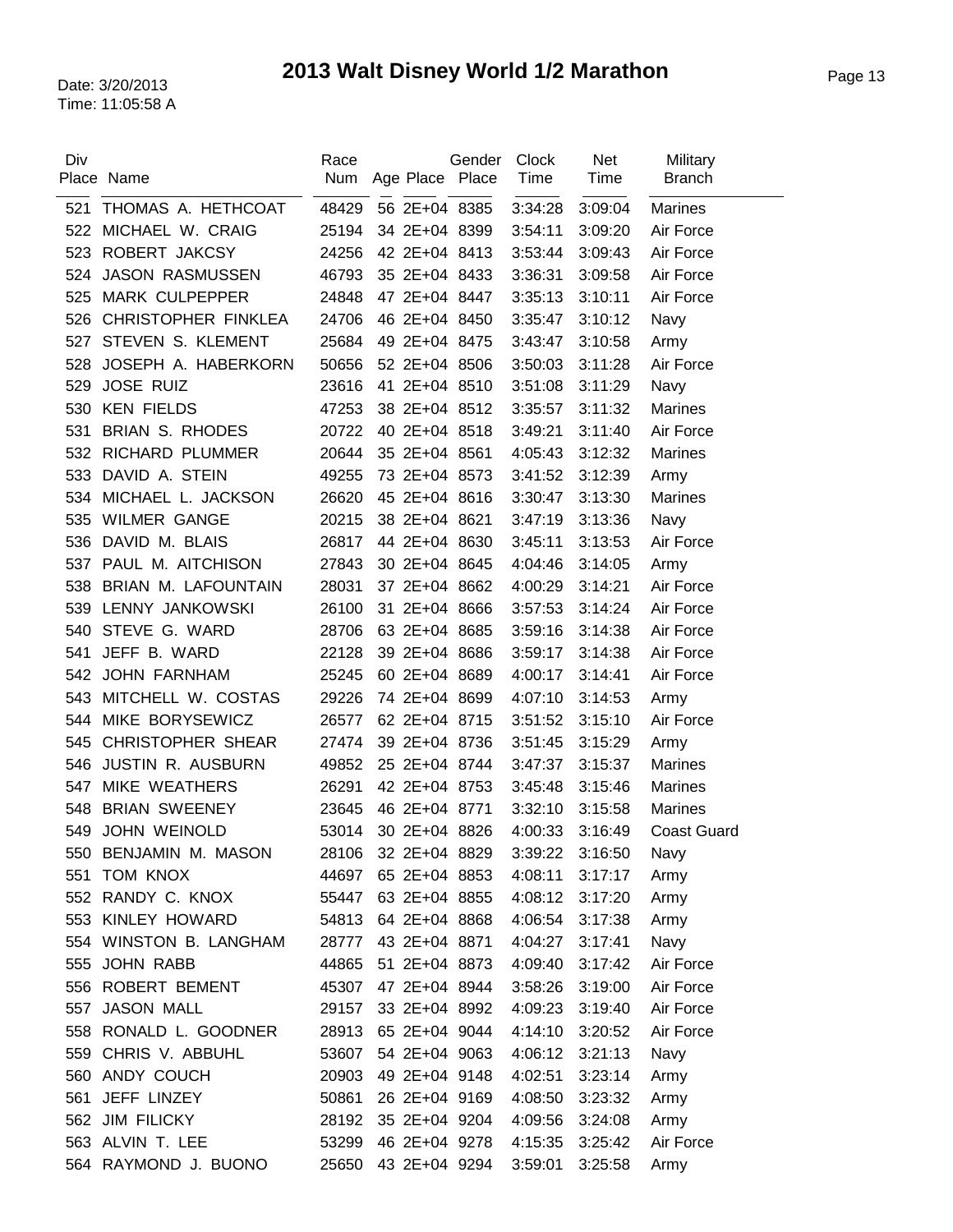| Place Name                 | Race<br><b>Num</b> |       |  | Clock<br>Time                                                                                                                                                                                                                                                                                                                                                                                                                                                                                                                                                                                                                                | <b>Net</b><br>Time | Military<br><b>Branch</b> |
|----------------------------|--------------------|-------|--|----------------------------------------------------------------------------------------------------------------------------------------------------------------------------------------------------------------------------------------------------------------------------------------------------------------------------------------------------------------------------------------------------------------------------------------------------------------------------------------------------------------------------------------------------------------------------------------------------------------------------------------------|--------------------|---------------------------|
| 565 JOHN SPURLOCK          | 26528              |       |  | 3:48:20                                                                                                                                                                                                                                                                                                                                                                                                                                                                                                                                                                                                                                      | 3:26:13            | Army                      |
| HENRY D. LASHER            | 26837              |       |  | 3:55:39                                                                                                                                                                                                                                                                                                                                                                                                                                                                                                                                                                                                                                      | 3:26:23            | <b>Coast Guard</b>        |
| JEFF MCGLYNN               | 24697              |       |  | 4:17:15                                                                                                                                                                                                                                                                                                                                                                                                                                                                                                                                                                                                                                      | 3:26:43            | Army                      |
| MARK D. GOULD              | 26521              |       |  | 4:04:57                                                                                                                                                                                                                                                                                                                                                                                                                                                                                                                                                                                                                                      | 3:27:19            | Air Force                 |
| <b>BARRY KIMBROUGH</b>     | 56494              |       |  | 4:20:33                                                                                                                                                                                                                                                                                                                                                                                                                                                                                                                                                                                                                                      | 3:27:25            | Marines                   |
| <b>WILLIAM FOX</b>         | 54386              |       |  | 4:10:42                                                                                                                                                                                                                                                                                                                                                                                                                                                                                                                                                                                                                                      | 3:27:28            | Navy                      |
| <b>GREGORY S. SIMS</b>     | 28103              |       |  | 4:11:36                                                                                                                                                                                                                                                                                                                                                                                                                                                                                                                                                                                                                                      | 3:27:34            | Army                      |
| 572 KENNETH MCDONOUGH      | 50574              |       |  | 4:17:52                                                                                                                                                                                                                                                                                                                                                                                                                                                                                                                                                                                                                                      | 3:28:15            | Air Force                 |
| 573 JOHN REECE             | 52069              |       |  | 3:28:26                                                                                                                                                                                                                                                                                                                                                                                                                                                                                                                                                                                                                                      | 3:28:20            | Army                      |
| JEFFERSON D. HOLDEN<br>574 | 28757              |       |  | 4:15:21                                                                                                                                                                                                                                                                                                                                                                                                                                                                                                                                                                                                                                      | 3:28:42            | <b>Marines</b>            |
| ROBERT FORSYTHE            | 53766              |       |  | 4:13:27                                                                                                                                                                                                                                                                                                                                                                                                                                                                                                                                                                                                                                      | 3:28:55            | Army                      |
| KEVIN L. PRESTON           | 21221              |       |  | 3:29:08                                                                                                                                                                                                                                                                                                                                                                                                                                                                                                                                                                                                                                      | 3:28:57            | Army                      |
| SHAWN R. TEW               | 26589              |       |  | 3:46:03                                                                                                                                                                                                                                                                                                                                                                                                                                                                                                                                                                                                                                      | 3:30:03            | Navy                      |
| <b>DAVID LAWRENCE</b>      | 29807              |       |  | 4:23:23                                                                                                                                                                                                                                                                                                                                                                                                                                                                                                                                                                                                                                      | 3:30:19            | Air Force                 |
| <b>SCOT ALBRECHT</b>       | 26566              |       |  | 3:38:19                                                                                                                                                                                                                                                                                                                                                                                                                                                                                                                                                                                                                                      | 3:30:40            | <b>Coast Guard</b>        |
| <b>JOSHUA SARAS</b>        | 26666              |       |  | 4:24:00                                                                                                                                                                                                                                                                                                                                                                                                                                                                                                                                                                                                                                      | 3:31:13            | Navy                      |
| LUIS D. BRIONES            | 29846              |       |  | 4:24:01                                                                                                                                                                                                                                                                                                                                                                                                                                                                                                                                                                                                                                      | 3:31:15            | Navy                      |
| DONALD R. CARSON           | 46716              |       |  | 3:49:17                                                                                                                                                                                                                                                                                                                                                                                                                                                                                                                                                                                                                                      | 3:31:25            | Air Force                 |
| 583 JOHN G. VICK           | 25327              |       |  | 3:52:41                                                                                                                                                                                                                                                                                                                                                                                                                                                                                                                                                                                                                                      | 3:33:01            | Navy                      |
| 584 ERIK D. COPLIN         | 55359              |       |  | 4:24:34                                                                                                                                                                                                                                                                                                                                                                                                                                                                                                                                                                                                                                      | 3:33:45            | Navy                      |
| ANDREW H. ADAMS            | 28920              |       |  | 4:23:24                                                                                                                                                                                                                                                                                                                                                                                                                                                                                                                                                                                                                                      | 3:34:18            | Air Force                 |
| ASHISH N. KARNIK           | 44258              |       |  | 4:28:03                                                                                                                                                                                                                                                                                                                                                                                                                                                                                                                                                                                                                                      | 3:35:02            | Army                      |
| <b>KEVIN HALL</b>          | 26947              |       |  | 4:19:23                                                                                                                                                                                                                                                                                                                                                                                                                                                                                                                                                                                                                                      | 3:35:12            | Air Force                 |
| <b>GRANT HERRING</b>       | 56152              |       |  | 4:25:20                                                                                                                                                                                                                                                                                                                                                                                                                                                                                                                                                                                                                                      | 3:36:04            | Air Force                 |
| JOHN F. MURPHY             | 47889              |       |  | 3:59:20                                                                                                                                                                                                                                                                                                                                                                                                                                                                                                                                                                                                                                      | 3:37:18            | Navy                      |
| <b>THOMAS SCHEER</b>       | 24740              |       |  | 4:00:01                                                                                                                                                                                                                                                                                                                                                                                                                                                                                                                                                                                                                                      | 3:38:17            | Navy                      |
| YUDAI WADA                 | 25545              |       |  | 4:09:07                                                                                                                                                                                                                                                                                                                                                                                                                                                                                                                                                                                                                                      | 3:38:43            | Army                      |
| <b>BOB ZIMMER</b>          | 27082              |       |  | 4:17:56                                                                                                                                                                                                                                                                                                                                                                                                                                                                                                                                                                                                                                      | 3:39:04            | Navy                      |
| 593 BRADLEY DALBERG        | 28615              |       |  | 4:25:18                                                                                                                                                                                                                                                                                                                                                                                                                                                                                                                                                                                                                                      | 3:40:14            | <b>Marines</b>            |
|                            |                    |       |  | 4:17:40                                                                                                                                                                                                                                                                                                                                                                                                                                                                                                                                                                                                                                      | 3:40:43            | Army                      |
| DENNIS M. SAWYER           | 48262              |       |  | 4:19:03                                                                                                                                                                                                                                                                                                                                                                                                                                                                                                                                                                                                                                      | 3:48:07            | Army                      |
| 596 WOODY DA COWBOY!       | 48099              |       |  | 4:10:09                                                                                                                                                                                                                                                                                                                                                                                                                                                                                                                                                                                                                                      | 3:48:47            | Air Force                 |
| <b>BUZZ LIGHT-YEAR!</b>    | 45516              |       |  | 4:10:09                                                                                                                                                                                                                                                                                                                                                                                                                                                                                                                                                                                                                                      | 3:48:48            | Air Force                 |
| 598 BILL BRACELAND         | 45535              |       |  | 4:04:26                                                                                                                                                                                                                                                                                                                                                                                                                                                                                                                                                                                                                                      | 3:49:42            | Navy                      |
| RICHARD M. KANNEY          | 22882              |       |  | 4:00:38                                                                                                                                                                                                                                                                                                                                                                                                                                                                                                                                                                                                                                      | 3:58:36            | Army                      |
|                            | THOMAS M. LEE      | 26937 |  | Gender<br>Age Place Place<br>55 2E+04 9302<br>42 2E+04 9311<br>38 2E+04 9330<br>42 2E+04 9365<br>47 2E+04 9374<br>57 2E+04 9376<br>41 2E+04 9380<br>32 2E+04 9409<br>43 2E+04 9412<br>51 2E+04 9430<br>67 2E+04 9439<br>49 2E+04 9440<br>39 2E+04 9486<br>43 2E+04 9499<br>39 2E+04 9508<br>30 2E+04 9532<br>38 2E+04 9536<br>67 2E+04 9544<br>50 2E+04 9581<br>47 2E+04 9596<br>49 2E+04 9611<br>40 2E+04 9634<br>37 2E+04 9640<br>60 2E+04 9669<br>53 2E+04 9707<br>40 2E+04 9730<br>43 2E+04 9745<br>54 2E+04 9754<br>33 2E+04 9784<br>41 2E+04 9797<br>62 2E+04 9888<br>38 2E+04 9896<br>35 2E+04 9897<br>84 2E+04 9913<br>48 2E+04 9965 |                    |                           |

 $\overline{a}$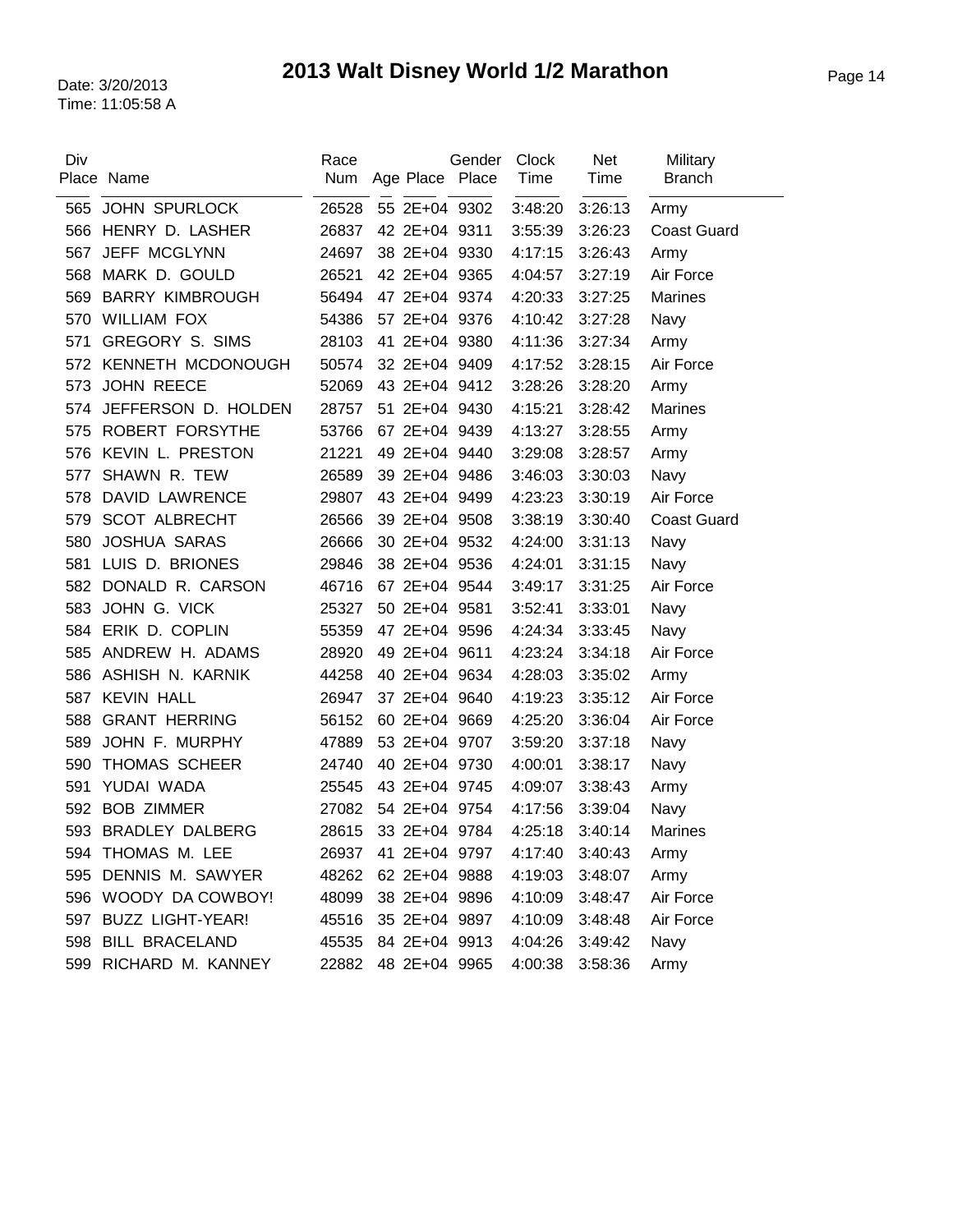## Page 15 Date: 3/20/2013 **2013 Walt Disney World 1/2 Marathon**

Time: 11:05:58 A

| <b>WOMEN -- MILITARY</b><br>VARINKA ENSMINGER<br>20143<br>32<br>304<br>48<br>1:36:08<br>1:36:08<br>1<br>Army<br>$\overline{2}$<br><b>JESSICA ANDERSON</b><br>21877<br>23<br>483<br>88<br>1:48:10<br>1:40:33<br><b>Coast Guard</b><br>3<br>KIMBERLY DECKER<br>40296<br>31<br>619<br>121<br>1:43:17<br>1:45:26<br>Army<br>NICHOLE M. LANG<br>35<br>Air Force<br>4<br>40383<br>847<br>172<br>1:48:55<br>1:46:22<br>5<br>DARE RAPANOTTI<br>35<br>41772<br>1030<br>218<br>1:50:17<br>1:48:37<br>Army<br>KATHRYN BERRYMAN<br>32<br>6<br>41403<br>1083<br>232<br>1:50:16<br>1:49:03<br>Army<br>$\overline{7}$<br><b>DEYDRE TEYHEN</b><br>20776<br>41<br>1243<br>266<br>1:52:25<br>1:50:47<br>Army<br>JENNIFER DOHERTY<br>365<br>8<br>40499<br>32<br>1546<br><b>Coast Guard</b><br>1:54:45<br>1:53:39<br>ANAMARIA EHRLER<br>1596<br>380<br>Air Force<br>9<br>20245<br>34<br>1:54:02<br>1:55:50<br>10<br><b>BROOKE NIX</b><br>40364<br>34<br>1672<br>403<br>1:57:11<br>Air Force<br>1:54:38<br>KATHRINE D. SCOFFIELD<br>43<br>11<br>26764<br>1786<br>442<br>2:20:59<br>1:55:29<br><b>Marines</b><br>12<br><b>SARAH LYONS</b><br>23912<br>28<br>1939<br>486<br>2:13:00<br>1:56:34<br>Air Force<br>13<br>53<br><b>BEVERLY HANDY</b><br>21052<br>2341<br>620<br>1:59:57<br>1:58:50<br>Air Force<br><b>TABITHA PINTER</b><br>27<br>2360<br>14<br>40772<br>629<br>2:14:14<br>1:58:56<br><b>Marines</b><br><b>DENISE MCFARLAND</b><br>15<br>21579<br>37<br>2495<br>669<br>2:10:35<br>1:59:42<br>Army<br>DANIELLE L. HEAD<br>16<br>42576<br>38<br>2673<br>738<br>2:08:57<br>2:00:52<br>Army<br>17<br>AMY L. TORGUSON<br>27665<br>34<br>3135<br>914<br>2:42:07<br>2:04:00<br>Army<br>18<br>ROSA BARTOL<br>55986<br>44<br>3175<br>929<br>2:56:36<br>Air Force<br>2:04:13<br><b>MADELEINE PITRE</b><br>3351<br>1002<br>19<br>56045<br>26<br>2:34:41<br>2:05:13<br>Army<br>20<br><b>WENDY FITE</b><br>3634<br>21869<br>54<br>1126<br>2:21:05<br>2:06:48<br>Army<br>21<br>ANNMARIE S. HENNESSY-<br>46<br>21744<br>3664<br>1137<br>2:14:38<br>Air Force<br>2:06:58<br>22<br>SUSAN M. COLARCO<br>38<br>22842<br>3790<br>1188<br>2:17:02<br>2:07:45<br>Navy<br>MELISSA STOCKWELL<br>23<br>56346<br>32<br>4037<br>1295<br>2:09:00<br>2:08:57<br>Army<br>DEBBIE R. SPINNER<br>24<br>31<br>4477<br>1502<br>3:02:12<br>56503<br>2:11:20<br>Navy<br>NICOLE A. RUSSELL<br>25<br>25700<br>23<br>4755<br>1635<br>2:50:36<br>2:12:36<br>Navy<br>26<br>AMANDA CLARK<br>28<br>22841<br>4783<br>1650<br>2:20:44<br>2:12:44<br>Army<br>30<br>27<br>KATHLEEN TENPENNY<br>23234<br>4977<br>1739<br>2:29:59<br>2:13:36<br>Air Force<br>EILEEN B. WERVE<br>23315<br>43 5021<br>1761<br>2:22:52<br>2:13:49<br>28<br>Navy<br>29<br>LEAH I. ROGERS<br>25416<br>35<br>5028<br>1768<br>2:36:26<br>2:13:52<br>Air Force<br><b>JUNE ROBBINS</b><br>30<br>41467<br>53<br>5274<br>1885<br>2:15:50<br>2:14:55<br>Air Force<br>STEPHANIE S. STUCK<br>31<br>42210<br>27<br>5436<br>1959<br>2:23:42<br>2:15:42<br>Army<br><b>CARISSA HAUCK</b><br>5648<br>2065<br>32<br>47799<br>24<br>2:40:59<br>2:16:39<br>Army<br>JACQUELINE S. SWANTON 25511<br>33<br>48<br>5853<br>2178<br>2:41:17<br>2:17:35<br>Army<br>34<br><b>CHRISTINE GOMIEN</b><br>23298<br>33<br>6030<br>2268<br>Air Force<br>2:33:39<br>2:18:22<br>SHELLEY PENNINGTON<br>35<br>22759<br>56<br>6077<br>2286<br>2:26:24<br>2:18:37<br>Navy | Div | Place Name     | Race<br>Num |    |      | Gender<br>Age Place Place | <b>Clock</b><br>Time | <b>Net</b><br>Time | Military<br><b>Branch</b> |
|--------------------------------------------------------------------------------------------------------------------------------------------------------------------------------------------------------------------------------------------------------------------------------------------------------------------------------------------------------------------------------------------------------------------------------------------------------------------------------------------------------------------------------------------------------------------------------------------------------------------------------------------------------------------------------------------------------------------------------------------------------------------------------------------------------------------------------------------------------------------------------------------------------------------------------------------------------------------------------------------------------------------------------------------------------------------------------------------------------------------------------------------------------------------------------------------------------------------------------------------------------------------------------------------------------------------------------------------------------------------------------------------------------------------------------------------------------------------------------------------------------------------------------------------------------------------------------------------------------------------------------------------------------------------------------------------------------------------------------------------------------------------------------------------------------------------------------------------------------------------------------------------------------------------------------------------------------------------------------------------------------------------------------------------------------------------------------------------------------------------------------------------------------------------------------------------------------------------------------------------------------------------------------------------------------------------------------------------------------------------------------------------------------------------------------------------------------------------------------------------------------------------------------------------------------------------------------------------------------------------------------------------------------------------------------------------------------------------------------------------------------------------------------------------------------------------------------------------------------------------------------------------------------------------------------------------------------------------------------------------------------------------------------------------------------------------------------------------------------------------------------------------------------------------------------------------------------------------------------------------------------------------------------------------------------------------------------------------------|-----|----------------|-------------|----|------|---------------------------|----------------------|--------------------|---------------------------|
|                                                                                                                                                                                                                                                                                                                                                                                                                                                                                                                                                                                                                                                                                                                                                                                                                                                                                                                                                                                                                                                                                                                                                                                                                                                                                                                                                                                                                                                                                                                                                                                                                                                                                                                                                                                                                                                                                                                                                                                                                                                                                                                                                                                                                                                                                                                                                                                                                                                                                                                                                                                                                                                                                                                                                                                                                                                                                                                                                                                                                                                                                                                                                                                                                                                                                                                                                  |     |                |             |    |      |                           |                      |                    |                           |
|                                                                                                                                                                                                                                                                                                                                                                                                                                                                                                                                                                                                                                                                                                                                                                                                                                                                                                                                                                                                                                                                                                                                                                                                                                                                                                                                                                                                                                                                                                                                                                                                                                                                                                                                                                                                                                                                                                                                                                                                                                                                                                                                                                                                                                                                                                                                                                                                                                                                                                                                                                                                                                                                                                                                                                                                                                                                                                                                                                                                                                                                                                                                                                                                                                                                                                                                                  |     |                |             |    |      |                           |                      |                    |                           |
|                                                                                                                                                                                                                                                                                                                                                                                                                                                                                                                                                                                                                                                                                                                                                                                                                                                                                                                                                                                                                                                                                                                                                                                                                                                                                                                                                                                                                                                                                                                                                                                                                                                                                                                                                                                                                                                                                                                                                                                                                                                                                                                                                                                                                                                                                                                                                                                                                                                                                                                                                                                                                                                                                                                                                                                                                                                                                                                                                                                                                                                                                                                                                                                                                                                                                                                                                  |     |                |             |    |      |                           |                      |                    |                           |
|                                                                                                                                                                                                                                                                                                                                                                                                                                                                                                                                                                                                                                                                                                                                                                                                                                                                                                                                                                                                                                                                                                                                                                                                                                                                                                                                                                                                                                                                                                                                                                                                                                                                                                                                                                                                                                                                                                                                                                                                                                                                                                                                                                                                                                                                                                                                                                                                                                                                                                                                                                                                                                                                                                                                                                                                                                                                                                                                                                                                                                                                                                                                                                                                                                                                                                                                                  |     |                |             |    |      |                           |                      |                    |                           |
|                                                                                                                                                                                                                                                                                                                                                                                                                                                                                                                                                                                                                                                                                                                                                                                                                                                                                                                                                                                                                                                                                                                                                                                                                                                                                                                                                                                                                                                                                                                                                                                                                                                                                                                                                                                                                                                                                                                                                                                                                                                                                                                                                                                                                                                                                                                                                                                                                                                                                                                                                                                                                                                                                                                                                                                                                                                                                                                                                                                                                                                                                                                                                                                                                                                                                                                                                  |     |                |             |    |      |                           |                      |                    |                           |
|                                                                                                                                                                                                                                                                                                                                                                                                                                                                                                                                                                                                                                                                                                                                                                                                                                                                                                                                                                                                                                                                                                                                                                                                                                                                                                                                                                                                                                                                                                                                                                                                                                                                                                                                                                                                                                                                                                                                                                                                                                                                                                                                                                                                                                                                                                                                                                                                                                                                                                                                                                                                                                                                                                                                                                                                                                                                                                                                                                                                                                                                                                                                                                                                                                                                                                                                                  |     |                |             |    |      |                           |                      |                    |                           |
|                                                                                                                                                                                                                                                                                                                                                                                                                                                                                                                                                                                                                                                                                                                                                                                                                                                                                                                                                                                                                                                                                                                                                                                                                                                                                                                                                                                                                                                                                                                                                                                                                                                                                                                                                                                                                                                                                                                                                                                                                                                                                                                                                                                                                                                                                                                                                                                                                                                                                                                                                                                                                                                                                                                                                                                                                                                                                                                                                                                                                                                                                                                                                                                                                                                                                                                                                  |     |                |             |    |      |                           |                      |                    |                           |
|                                                                                                                                                                                                                                                                                                                                                                                                                                                                                                                                                                                                                                                                                                                                                                                                                                                                                                                                                                                                                                                                                                                                                                                                                                                                                                                                                                                                                                                                                                                                                                                                                                                                                                                                                                                                                                                                                                                                                                                                                                                                                                                                                                                                                                                                                                                                                                                                                                                                                                                                                                                                                                                                                                                                                                                                                                                                                                                                                                                                                                                                                                                                                                                                                                                                                                                                                  |     |                |             |    |      |                           |                      |                    |                           |
|                                                                                                                                                                                                                                                                                                                                                                                                                                                                                                                                                                                                                                                                                                                                                                                                                                                                                                                                                                                                                                                                                                                                                                                                                                                                                                                                                                                                                                                                                                                                                                                                                                                                                                                                                                                                                                                                                                                                                                                                                                                                                                                                                                                                                                                                                                                                                                                                                                                                                                                                                                                                                                                                                                                                                                                                                                                                                                                                                                                                                                                                                                                                                                                                                                                                                                                                                  |     |                |             |    |      |                           |                      |                    |                           |
|                                                                                                                                                                                                                                                                                                                                                                                                                                                                                                                                                                                                                                                                                                                                                                                                                                                                                                                                                                                                                                                                                                                                                                                                                                                                                                                                                                                                                                                                                                                                                                                                                                                                                                                                                                                                                                                                                                                                                                                                                                                                                                                                                                                                                                                                                                                                                                                                                                                                                                                                                                                                                                                                                                                                                                                                                                                                                                                                                                                                                                                                                                                                                                                                                                                                                                                                                  |     |                |             |    |      |                           |                      |                    |                           |
|                                                                                                                                                                                                                                                                                                                                                                                                                                                                                                                                                                                                                                                                                                                                                                                                                                                                                                                                                                                                                                                                                                                                                                                                                                                                                                                                                                                                                                                                                                                                                                                                                                                                                                                                                                                                                                                                                                                                                                                                                                                                                                                                                                                                                                                                                                                                                                                                                                                                                                                                                                                                                                                                                                                                                                                                                                                                                                                                                                                                                                                                                                                                                                                                                                                                                                                                                  |     |                |             |    |      |                           |                      |                    |                           |
|                                                                                                                                                                                                                                                                                                                                                                                                                                                                                                                                                                                                                                                                                                                                                                                                                                                                                                                                                                                                                                                                                                                                                                                                                                                                                                                                                                                                                                                                                                                                                                                                                                                                                                                                                                                                                                                                                                                                                                                                                                                                                                                                                                                                                                                                                                                                                                                                                                                                                                                                                                                                                                                                                                                                                                                                                                                                                                                                                                                                                                                                                                                                                                                                                                                                                                                                                  |     |                |             |    |      |                           |                      |                    |                           |
|                                                                                                                                                                                                                                                                                                                                                                                                                                                                                                                                                                                                                                                                                                                                                                                                                                                                                                                                                                                                                                                                                                                                                                                                                                                                                                                                                                                                                                                                                                                                                                                                                                                                                                                                                                                                                                                                                                                                                                                                                                                                                                                                                                                                                                                                                                                                                                                                                                                                                                                                                                                                                                                                                                                                                                                                                                                                                                                                                                                                                                                                                                                                                                                                                                                                                                                                                  |     |                |             |    |      |                           |                      |                    |                           |
|                                                                                                                                                                                                                                                                                                                                                                                                                                                                                                                                                                                                                                                                                                                                                                                                                                                                                                                                                                                                                                                                                                                                                                                                                                                                                                                                                                                                                                                                                                                                                                                                                                                                                                                                                                                                                                                                                                                                                                                                                                                                                                                                                                                                                                                                                                                                                                                                                                                                                                                                                                                                                                                                                                                                                                                                                                                                                                                                                                                                                                                                                                                                                                                                                                                                                                                                                  |     |                |             |    |      |                           |                      |                    |                           |
|                                                                                                                                                                                                                                                                                                                                                                                                                                                                                                                                                                                                                                                                                                                                                                                                                                                                                                                                                                                                                                                                                                                                                                                                                                                                                                                                                                                                                                                                                                                                                                                                                                                                                                                                                                                                                                                                                                                                                                                                                                                                                                                                                                                                                                                                                                                                                                                                                                                                                                                                                                                                                                                                                                                                                                                                                                                                                                                                                                                                                                                                                                                                                                                                                                                                                                                                                  |     |                |             |    |      |                           |                      |                    |                           |
|                                                                                                                                                                                                                                                                                                                                                                                                                                                                                                                                                                                                                                                                                                                                                                                                                                                                                                                                                                                                                                                                                                                                                                                                                                                                                                                                                                                                                                                                                                                                                                                                                                                                                                                                                                                                                                                                                                                                                                                                                                                                                                                                                                                                                                                                                                                                                                                                                                                                                                                                                                                                                                                                                                                                                                                                                                                                                                                                                                                                                                                                                                                                                                                                                                                                                                                                                  |     |                |             |    |      |                           |                      |                    |                           |
|                                                                                                                                                                                                                                                                                                                                                                                                                                                                                                                                                                                                                                                                                                                                                                                                                                                                                                                                                                                                                                                                                                                                                                                                                                                                                                                                                                                                                                                                                                                                                                                                                                                                                                                                                                                                                                                                                                                                                                                                                                                                                                                                                                                                                                                                                                                                                                                                                                                                                                                                                                                                                                                                                                                                                                                                                                                                                                                                                                                                                                                                                                                                                                                                                                                                                                                                                  |     |                |             |    |      |                           |                      |                    |                           |
|                                                                                                                                                                                                                                                                                                                                                                                                                                                                                                                                                                                                                                                                                                                                                                                                                                                                                                                                                                                                                                                                                                                                                                                                                                                                                                                                                                                                                                                                                                                                                                                                                                                                                                                                                                                                                                                                                                                                                                                                                                                                                                                                                                                                                                                                                                                                                                                                                                                                                                                                                                                                                                                                                                                                                                                                                                                                                                                                                                                                                                                                                                                                                                                                                                                                                                                                                  |     |                |             |    |      |                           |                      |                    |                           |
|                                                                                                                                                                                                                                                                                                                                                                                                                                                                                                                                                                                                                                                                                                                                                                                                                                                                                                                                                                                                                                                                                                                                                                                                                                                                                                                                                                                                                                                                                                                                                                                                                                                                                                                                                                                                                                                                                                                                                                                                                                                                                                                                                                                                                                                                                                                                                                                                                                                                                                                                                                                                                                                                                                                                                                                                                                                                                                                                                                                                                                                                                                                                                                                                                                                                                                                                                  |     |                |             |    |      |                           |                      |                    |                           |
|                                                                                                                                                                                                                                                                                                                                                                                                                                                                                                                                                                                                                                                                                                                                                                                                                                                                                                                                                                                                                                                                                                                                                                                                                                                                                                                                                                                                                                                                                                                                                                                                                                                                                                                                                                                                                                                                                                                                                                                                                                                                                                                                                                                                                                                                                                                                                                                                                                                                                                                                                                                                                                                                                                                                                                                                                                                                                                                                                                                                                                                                                                                                                                                                                                                                                                                                                  |     |                |             |    |      |                           |                      |                    |                           |
|                                                                                                                                                                                                                                                                                                                                                                                                                                                                                                                                                                                                                                                                                                                                                                                                                                                                                                                                                                                                                                                                                                                                                                                                                                                                                                                                                                                                                                                                                                                                                                                                                                                                                                                                                                                                                                                                                                                                                                                                                                                                                                                                                                                                                                                                                                                                                                                                                                                                                                                                                                                                                                                                                                                                                                                                                                                                                                                                                                                                                                                                                                                                                                                                                                                                                                                                                  |     |                |             |    |      |                           |                      |                    |                           |
|                                                                                                                                                                                                                                                                                                                                                                                                                                                                                                                                                                                                                                                                                                                                                                                                                                                                                                                                                                                                                                                                                                                                                                                                                                                                                                                                                                                                                                                                                                                                                                                                                                                                                                                                                                                                                                                                                                                                                                                                                                                                                                                                                                                                                                                                                                                                                                                                                                                                                                                                                                                                                                                                                                                                                                                                                                                                                                                                                                                                                                                                                                                                                                                                                                                                                                                                                  |     |                |             |    |      |                           |                      |                    |                           |
|                                                                                                                                                                                                                                                                                                                                                                                                                                                                                                                                                                                                                                                                                                                                                                                                                                                                                                                                                                                                                                                                                                                                                                                                                                                                                                                                                                                                                                                                                                                                                                                                                                                                                                                                                                                                                                                                                                                                                                                                                                                                                                                                                                                                                                                                                                                                                                                                                                                                                                                                                                                                                                                                                                                                                                                                                                                                                                                                                                                                                                                                                                                                                                                                                                                                                                                                                  |     |                |             |    |      |                           |                      |                    |                           |
|                                                                                                                                                                                                                                                                                                                                                                                                                                                                                                                                                                                                                                                                                                                                                                                                                                                                                                                                                                                                                                                                                                                                                                                                                                                                                                                                                                                                                                                                                                                                                                                                                                                                                                                                                                                                                                                                                                                                                                                                                                                                                                                                                                                                                                                                                                                                                                                                                                                                                                                                                                                                                                                                                                                                                                                                                                                                                                                                                                                                                                                                                                                                                                                                                                                                                                                                                  |     |                |             |    |      |                           |                      |                    |                           |
|                                                                                                                                                                                                                                                                                                                                                                                                                                                                                                                                                                                                                                                                                                                                                                                                                                                                                                                                                                                                                                                                                                                                                                                                                                                                                                                                                                                                                                                                                                                                                                                                                                                                                                                                                                                                                                                                                                                                                                                                                                                                                                                                                                                                                                                                                                                                                                                                                                                                                                                                                                                                                                                                                                                                                                                                                                                                                                                                                                                                                                                                                                                                                                                                                                                                                                                                                  |     |                |             |    |      |                           |                      |                    |                           |
|                                                                                                                                                                                                                                                                                                                                                                                                                                                                                                                                                                                                                                                                                                                                                                                                                                                                                                                                                                                                                                                                                                                                                                                                                                                                                                                                                                                                                                                                                                                                                                                                                                                                                                                                                                                                                                                                                                                                                                                                                                                                                                                                                                                                                                                                                                                                                                                                                                                                                                                                                                                                                                                                                                                                                                                                                                                                                                                                                                                                                                                                                                                                                                                                                                                                                                                                                  |     |                |             |    |      |                           |                      |                    |                           |
|                                                                                                                                                                                                                                                                                                                                                                                                                                                                                                                                                                                                                                                                                                                                                                                                                                                                                                                                                                                                                                                                                                                                                                                                                                                                                                                                                                                                                                                                                                                                                                                                                                                                                                                                                                                                                                                                                                                                                                                                                                                                                                                                                                                                                                                                                                                                                                                                                                                                                                                                                                                                                                                                                                                                                                                                                                                                                                                                                                                                                                                                                                                                                                                                                                                                                                                                                  |     |                |             |    |      |                           |                      |                    |                           |
|                                                                                                                                                                                                                                                                                                                                                                                                                                                                                                                                                                                                                                                                                                                                                                                                                                                                                                                                                                                                                                                                                                                                                                                                                                                                                                                                                                                                                                                                                                                                                                                                                                                                                                                                                                                                                                                                                                                                                                                                                                                                                                                                                                                                                                                                                                                                                                                                                                                                                                                                                                                                                                                                                                                                                                                                                                                                                                                                                                                                                                                                                                                                                                                                                                                                                                                                                  |     |                |             |    |      |                           |                      |                    |                           |
|                                                                                                                                                                                                                                                                                                                                                                                                                                                                                                                                                                                                                                                                                                                                                                                                                                                                                                                                                                                                                                                                                                                                                                                                                                                                                                                                                                                                                                                                                                                                                                                                                                                                                                                                                                                                                                                                                                                                                                                                                                                                                                                                                                                                                                                                                                                                                                                                                                                                                                                                                                                                                                                                                                                                                                                                                                                                                                                                                                                                                                                                                                                                                                                                                                                                                                                                                  |     |                |             |    |      |                           |                      |                    |                           |
|                                                                                                                                                                                                                                                                                                                                                                                                                                                                                                                                                                                                                                                                                                                                                                                                                                                                                                                                                                                                                                                                                                                                                                                                                                                                                                                                                                                                                                                                                                                                                                                                                                                                                                                                                                                                                                                                                                                                                                                                                                                                                                                                                                                                                                                                                                                                                                                                                                                                                                                                                                                                                                                                                                                                                                                                                                                                                                                                                                                                                                                                                                                                                                                                                                                                                                                                                  |     |                |             |    |      |                           |                      |                    |                           |
|                                                                                                                                                                                                                                                                                                                                                                                                                                                                                                                                                                                                                                                                                                                                                                                                                                                                                                                                                                                                                                                                                                                                                                                                                                                                                                                                                                                                                                                                                                                                                                                                                                                                                                                                                                                                                                                                                                                                                                                                                                                                                                                                                                                                                                                                                                                                                                                                                                                                                                                                                                                                                                                                                                                                                                                                                                                                                                                                                                                                                                                                                                                                                                                                                                                                                                                                                  |     |                |             |    |      |                           |                      |                    |                           |
|                                                                                                                                                                                                                                                                                                                                                                                                                                                                                                                                                                                                                                                                                                                                                                                                                                                                                                                                                                                                                                                                                                                                                                                                                                                                                                                                                                                                                                                                                                                                                                                                                                                                                                                                                                                                                                                                                                                                                                                                                                                                                                                                                                                                                                                                                                                                                                                                                                                                                                                                                                                                                                                                                                                                                                                                                                                                                                                                                                                                                                                                                                                                                                                                                                                                                                                                                  |     |                |             |    |      |                           |                      |                    |                           |
|                                                                                                                                                                                                                                                                                                                                                                                                                                                                                                                                                                                                                                                                                                                                                                                                                                                                                                                                                                                                                                                                                                                                                                                                                                                                                                                                                                                                                                                                                                                                                                                                                                                                                                                                                                                                                                                                                                                                                                                                                                                                                                                                                                                                                                                                                                                                                                                                                                                                                                                                                                                                                                                                                                                                                                                                                                                                                                                                                                                                                                                                                                                                                                                                                                                                                                                                                  |     |                |             |    |      |                           |                      |                    |                           |
|                                                                                                                                                                                                                                                                                                                                                                                                                                                                                                                                                                                                                                                                                                                                                                                                                                                                                                                                                                                                                                                                                                                                                                                                                                                                                                                                                                                                                                                                                                                                                                                                                                                                                                                                                                                                                                                                                                                                                                                                                                                                                                                                                                                                                                                                                                                                                                                                                                                                                                                                                                                                                                                                                                                                                                                                                                                                                                                                                                                                                                                                                                                                                                                                                                                                                                                                                  |     |                |             |    |      |                           |                      |                    |                           |
|                                                                                                                                                                                                                                                                                                                                                                                                                                                                                                                                                                                                                                                                                                                                                                                                                                                                                                                                                                                                                                                                                                                                                                                                                                                                                                                                                                                                                                                                                                                                                                                                                                                                                                                                                                                                                                                                                                                                                                                                                                                                                                                                                                                                                                                                                                                                                                                                                                                                                                                                                                                                                                                                                                                                                                                                                                                                                                                                                                                                                                                                                                                                                                                                                                                                                                                                                  |     |                |             |    |      |                           |                      |                    |                           |
|                                                                                                                                                                                                                                                                                                                                                                                                                                                                                                                                                                                                                                                                                                                                                                                                                                                                                                                                                                                                                                                                                                                                                                                                                                                                                                                                                                                                                                                                                                                                                                                                                                                                                                                                                                                                                                                                                                                                                                                                                                                                                                                                                                                                                                                                                                                                                                                                                                                                                                                                                                                                                                                                                                                                                                                                                                                                                                                                                                                                                                                                                                                                                                                                                                                                                                                                                  |     |                |             |    |      |                           |                      |                    |                           |
|                                                                                                                                                                                                                                                                                                                                                                                                                                                                                                                                                                                                                                                                                                                                                                                                                                                                                                                                                                                                                                                                                                                                                                                                                                                                                                                                                                                                                                                                                                                                                                                                                                                                                                                                                                                                                                                                                                                                                                                                                                                                                                                                                                                                                                                                                                                                                                                                                                                                                                                                                                                                                                                                                                                                                                                                                                                                                                                                                                                                                                                                                                                                                                                                                                                                                                                                                  |     |                |             |    |      |                           |                      |                    |                           |
|                                                                                                                                                                                                                                                                                                                                                                                                                                                                                                                                                                                                                                                                                                                                                                                                                                                                                                                                                                                                                                                                                                                                                                                                                                                                                                                                                                                                                                                                                                                                                                                                                                                                                                                                                                                                                                                                                                                                                                                                                                                                                                                                                                                                                                                                                                                                                                                                                                                                                                                                                                                                                                                                                                                                                                                                                                                                                                                                                                                                                                                                                                                                                                                                                                                                                                                                                  | 36  | KISHA M. FLAGG | 28812       | 39 | 6214 | 2365                      | 2:43:27              | 2:19:16            | <b>Marines</b>            |
| BERNADETTE M. LACK<br>22609<br>32<br>6222<br>2369<br>2:27:08<br>2:19:18<br>37<br><b>Marines</b>                                                                                                                                                                                                                                                                                                                                                                                                                                                                                                                                                                                                                                                                                                                                                                                                                                                                                                                                                                                                                                                                                                                                                                                                                                                                                                                                                                                                                                                                                                                                                                                                                                                                                                                                                                                                                                                                                                                                                                                                                                                                                                                                                                                                                                                                                                                                                                                                                                                                                                                                                                                                                                                                                                                                                                                                                                                                                                                                                                                                                                                                                                                                                                                                                                                  |     |                |             |    |      |                           |                      |                    |                           |
| <b>SHANNON GARRETT</b><br>6258<br>2384<br>38<br>43829<br>44<br>2:27:41<br>2:19:29<br>Army                                                                                                                                                                                                                                                                                                                                                                                                                                                                                                                                                                                                                                                                                                                                                                                                                                                                                                                                                                                                                                                                                                                                                                                                                                                                                                                                                                                                                                                                                                                                                                                                                                                                                                                                                                                                                                                                                                                                                                                                                                                                                                                                                                                                                                                                                                                                                                                                                                                                                                                                                                                                                                                                                                                                                                                                                                                                                                                                                                                                                                                                                                                                                                                                                                                        |     |                |             |    |      |                           |                      |                    |                           |
| 39<br>ELIZABETH DANNALS<br>56603<br>58<br>6518<br>2522<br>3:07:43<br>2:20:37<br>Army                                                                                                                                                                                                                                                                                                                                                                                                                                                                                                                                                                                                                                                                                                                                                                                                                                                                                                                                                                                                                                                                                                                                                                                                                                                                                                                                                                                                                                                                                                                                                                                                                                                                                                                                                                                                                                                                                                                                                                                                                                                                                                                                                                                                                                                                                                                                                                                                                                                                                                                                                                                                                                                                                                                                                                                                                                                                                                                                                                                                                                                                                                                                                                                                                                                             |     |                |             |    |      |                           |                      |                    |                           |
| HILLARY B. WYKES<br>6701<br>2617<br>40<br>25588<br>32<br>2:54:25<br>2:21:30<br>Air Force                                                                                                                                                                                                                                                                                                                                                                                                                                                                                                                                                                                                                                                                                                                                                                                                                                                                                                                                                                                                                                                                                                                                                                                                                                                                                                                                                                                                                                                                                                                                                                                                                                                                                                                                                                                                                                                                                                                                                                                                                                                                                                                                                                                                                                                                                                                                                                                                                                                                                                                                                                                                                                                                                                                                                                                                                                                                                                                                                                                                                                                                                                                                                                                                                                                         |     |                |             |    |      |                           |                      |                    |                           |
| SABRINA D. BOECHLER<br>41<br>21734<br>6884<br>2715<br>2:31:46<br>2:22:24<br>32<br>Army                                                                                                                                                                                                                                                                                                                                                                                                                                                                                                                                                                                                                                                                                                                                                                                                                                                                                                                                                                                                                                                                                                                                                                                                                                                                                                                                                                                                                                                                                                                                                                                                                                                                                                                                                                                                                                                                                                                                                                                                                                                                                                                                                                                                                                                                                                                                                                                                                                                                                                                                                                                                                                                                                                                                                                                                                                                                                                                                                                                                                                                                                                                                                                                                                                                           |     |                |             |    |      |                           |                      |                    |                           |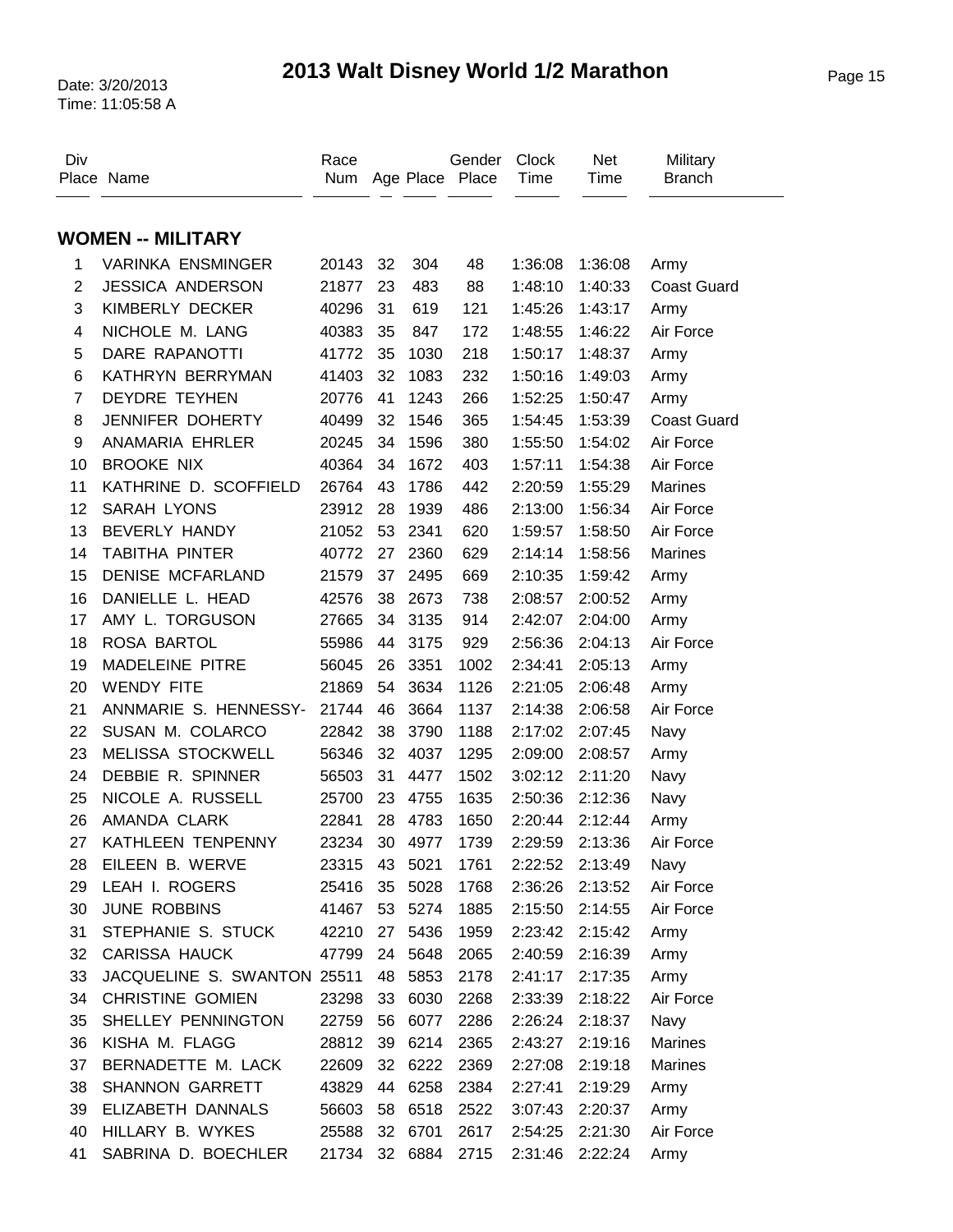| Div | Place Name               | Race<br>Num |    |      | Gender<br>Age Place Place | <b>Clock</b><br>Time | Net<br>Time | Military<br><b>Branch</b> |
|-----|--------------------------|-------------|----|------|---------------------------|----------------------|-------------|---------------------------|
| 42  | SARAH BEADLE             | 43924       | 19 | 6975 | 2765                      | 2:32:19              | 2:22:48     | Navy                      |
| 43  | DIANE M. PALKERT         | 23901       | 48 | 6977 | 2766                      | 2:42:05              | 2:22:49     | Navy                      |
| 44  | NICOLE PHELAN            | 26186       | 34 | 7009 | 2780                      | 2:53:48              | 2:22:58     | Air Force                 |
| 45  | BRIDGET N. COX           | 55470       | 21 | 7077 | 2812                      | 3:12:36              | 2:23:17     | Air Force                 |
| 46  | TRACCI G. DORGAN         | 28130       | 34 | 7162 | 2858                      | 3:06:56              | 2:23:39     | Army                      |
| 47  | LINDSEY PATTERSON        | 21733       | 27 | 7553 | 3062                      | 2:32:16              | 2:25:13     | Army                      |
| 48  | <b>MARJORIE MASIAS</b>   | 53472       | 27 | 7585 | 3080                      | 3:11:22              | 2:25:22     |                           |
| 49  | BRITTANY S. BOYCE        | 51530       | 22 | 7610 | 3096                      | 3:01:56              | 2:25:26     | Army                      |
|     | REBECCA HARDENBURGH      |             | 34 | 7711 |                           |                      |             | Army                      |
| 50  |                          | 49730       |    |      | 3154                      | 2:56:36              | 2:25:49     | Air Force                 |
| 51  | NORA NELSON              | 28378       | 34 | 7941 | 3276                      | 3:10:33              | 2:26:51     | Air Force                 |
| 52  | SHELBY HATCH             | 43528       | 39 | 8029 | 3332                      | 2:34:38              | 2:27:12     | Air Force                 |
| 53  | ALICE M. OLMSTEAD        | 27565       | 49 | 8115 | 3379                      | 3:04:13              | 2:27:35     | Army                      |
| 54  | <b>SUSAN DRUKER</b>      | 43155       | 58 | 8260 | 3454                      | 2:37:34              | 2:28:07     | Navy                      |
| 55  | HEATHER LONGHENRY        | 43823       | 36 | 8338 | 3493                      | 2:36:29              | 2:28:24     | Army                      |
| 56  | MICHELE SCULLY           | 21147       | 30 | 8432 | 3541                      | 2:30:34              | 2:28:44     | Air Force                 |
| 57  | KATHLEEN LAU             | 49665       | 26 | 8434 | 3542                      | 2:58:15              | 2:28:44     | Air Force                 |
| 58  | <b>KRISTEN PARKER</b>    | 45817       | 36 | 8474 | 3564                      | 2:46:46              | 2:28:51     | Navy                      |
| 59  | SUSAN J. BERRY           | 23613       | 23 | 8534 | 3597                      | 2:44:14              | 2:29:02     | Air Force                 |
| 60  | <b>KELSI BAKER</b>       | 45032       | 30 | 8536 | 3598                      | 2:45:44              | 2:29:04     | Air Force                 |
| 61  | <b>CATHERINE METZGER</b> | 43779       | 48 | 8613 | 3639                      | 2:45:08              | 2:29:21     | <b>Marines</b>            |
| 62  | <b>HAYLEY REESE</b>      | 23253       | 22 | 8676 | 3668                      | 3:15:06              | 2:29:33     | Air Force                 |
| 63  | DAWN CYMERMAN            | 50662       | 56 | 8841 | 3750                      | 3:09:50              | 2:30:15     | Army                      |
| 64  | <b>BRUNI CUEVAS</b>      | 41794       | 42 | 8883 | 3770                      | 2:32:37              | 2:30:25     | Army                      |
| 65  | JAYNE STACHEWICZ         | 22055       | 31 | 8923 | 3787                      | 2:39:19              | 2:30:35     | Army                      |
| 66  | ROSA L. SANCHEZ          | 21823       | 28 | 9079 | 3876                      | 2:38:16              | 2:31:11     | Navy                      |
| 67  | LISA LOCKHART            | 46031       | 41 | 9116 | 3894                      | 2:49:44              | 2:31:19     | Army                      |
| 68  | KELSEY L. YIP            | 20668       | 24 | 9150 | 3915                      | 2:33:20              | 2:31:29     | Air Force                 |
| 69  | JOSEE MCVADON            | 24858       | 36 | 9196 | 3938                      | 2:56:30              | 2:31:40     | Air Force                 |
| 70  | NICOLE M. GRAY           | 50089       | 28 | 9392 | 4049                      | 3:01:45              | 2:32:30     | Army                      |
| 71  | JENN WONG                | 44742       | 30 | 9556 | 4153                      | 2:54:47              | 2:33:10     | <b>Coast Guard</b>        |
| 72  | CRYSTAL QUATRINI         | 45719       | 40 | 9647 | 4208                      | 3:26:17              | 2:33:38     | Army                      |
| 73  | MEGHAN J. GIFFIN         | 25322       | 33 | 9671 | 4225                      | 2:43:02              | 2:33:43     | Army                      |
| 74  | ELLIE L. VENTURA         | 45937       | 40 | 9688 | 4236                      | 2:51:31              | 2:33:48     | Navy                      |
| 75  | JENNIFER AUCOIN          | 43515       | 30 | 9872 | 4348                      | 2:42:35              | 2:34:29     | Air Force                 |
| 76  | MADELEINE RICHARDSON     | 44433       | 22 | 9991 | 4415                      | 2:52:15              | 2:34:56     | Army                      |
| 77  | LISA RUSSO               | 24438       |    |      | 30 1E+04 4432             | 2:59:12              | 2:35:01     | Air Force                 |
| 78  | <b>TRICIA GIBBS</b>      | 23509       |    |      | 49 1E+04 4498             | 2:50:18              | 2:35:28     | <b>Marines</b>            |
| 79  | <b>SHARI SHUGART</b>     | 25580       |    |      | 43 1E+04 4524             | 2:58:28              | 2:35:42     | Army                      |
| 80  | ROSE ANGRY               | 26739       |    |      | 39 1E+04 4797             | 3:10:58              | 2:37:25     | Air Force                 |
| 81  | <b>BRANDY BENITT</b>     | 27358       |    |      | 31 1E+04 4832             | 3:14:26              | 2:37:37     | Army                      |
| 82  | JANE E. GIBSON           | 47855       |    |      | 39 1E+04 4885             | 3:03:44              | 2:37:59     | Air Force                 |
| 83  | ERIN ACOSTA              | 41911       |    |      | 34 1E+04 4944             | 2:48:32              | 2:38:21     | Navy                      |
| 84  | ANA TEMPONE              | 41507       |    |      | 34 1E+04 4948             | 2:48:32              | 2:38:22     | Navy                      |
| 85  | LINDA BALD               | 26830       |    |      | 53 1E+04 4961             | 3:04:06              | 2:38:29     | Navy                      |
|     |                          |             |    |      |                           |                      |             |                           |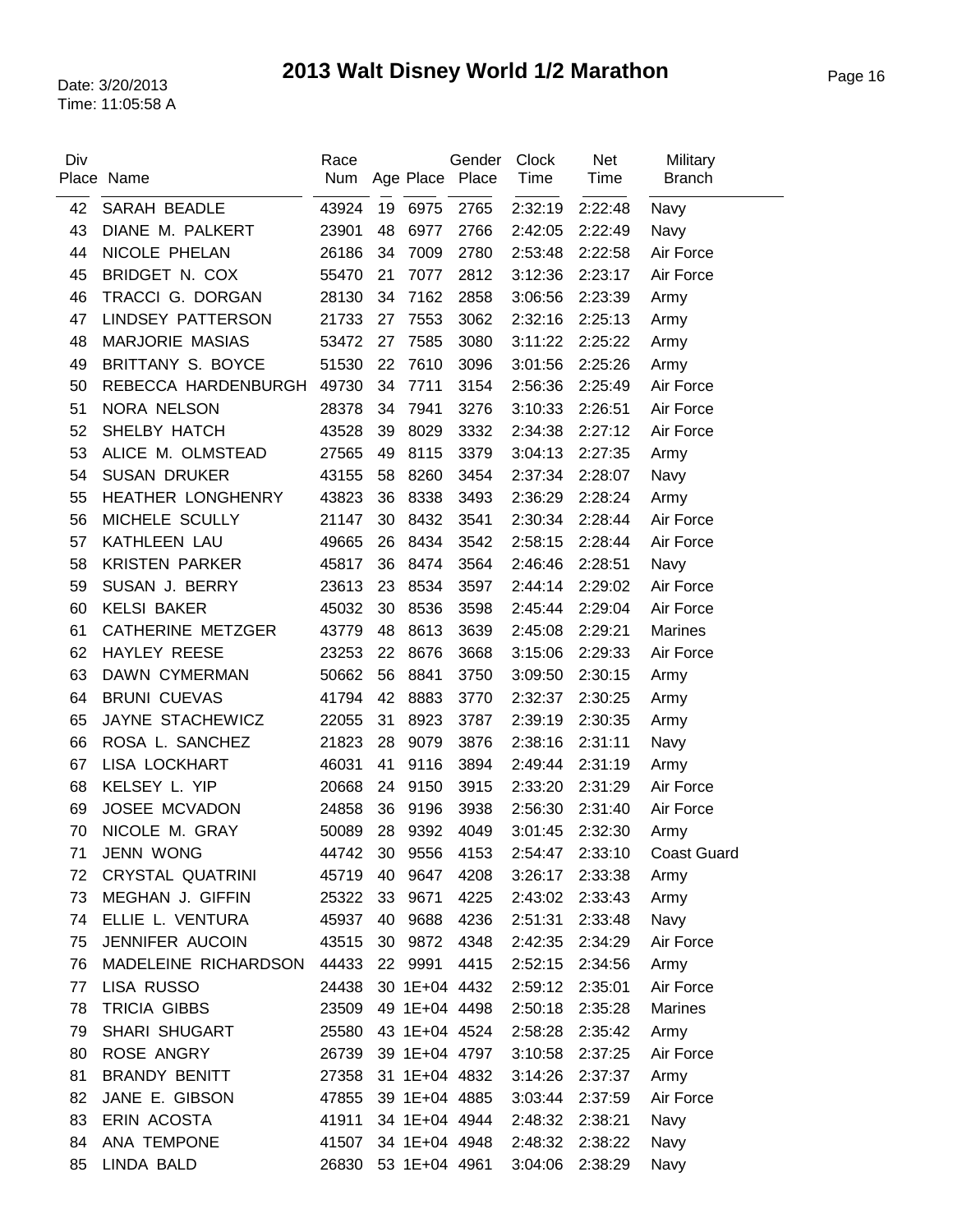| Div |                                           | Race  |                     | Gender | <b>Clock</b>    | <b>Net</b> | Military           |
|-----|-------------------------------------------|-------|---------------------|--------|-----------------|------------|--------------------|
|     | Place Name                                | Num   | Age Place Place     |        | Time            | Time       | <b>Branch</b>      |
| 86  | FRANSISCULOU MALONE                       | 25754 | 45 1E+04 4978       |        | 3:08:47         | 2:38:34    | Navy               |
| 87  | MEREDITH P. MARTIN                        | 42352 | 32 1E+04 4980       |        | 2:48:21         | 2:38:37    | Navy               |
| 88  | <b>KYLE VERNON</b>                        | 44869 | 49 1E+04 5012       |        | 3:30:06         | 2:38:50    | Navy               |
| 89  | <b>SANDRA TURNER</b>                      | 44991 | 42 1E+04 5120       |        | 2:55:32         | 2:39:45    | Navy               |
| 90  | <b>TINA MARTIN</b>                        | 24440 | 41 1E+04 5169       |        | 3:05:19         | 2:40:07    | Air Force          |
| 91  | MAY Y. SONG                               | 46034 | 32 1E+04 5339       |        | 3:06:35         | 2:41:11    | Air Force          |
| 92  | TEDRA R. LARONDE                          | 45908 | 37 1E+04 5352       |        | 2:56:51         | 2:41:16    | Army               |
| 93  | MICHELLE K. SMITH                         | 44447 | 29 1E+04 5442       |        | 3:20:01         | 2:41:48    | Navy               |
| 94  | <b>JENNILYN ESTELL</b>                    | 48382 | 29 1E+04 5454       |        | 3:14:14         | 2:41:52    | Air Force          |
| 95  | <b>CATHRYN MAHONEY</b>                    | 27404 | 27 1E+04 5563       |        | 3:20:23         | 2:42:36    | Air Force          |
| 96  | STEPHANIE K. FUNKHOUS 25844               |       | 22 1E+04 5652       |        | 3:13:40         | 2:43:15    | Navy               |
| 97  | JOHANNA CLYBORNE                          | 24243 | 40 1E+04 5672       |        | 3:12:54         | 2:43:22    | Army               |
| 98  | <b>JAIME CROSSLER</b>                     | 44174 | 33 1E+04 5705       |        | 3:08:12         | 2:43:34    | Air Force          |
| 99  | <b>MARIA LEONARD</b>                      | 23924 | 47 1E+04 5740       |        | 3:22:40         | 2:43:51    | <b>Marines</b>     |
| 100 | ANNETTE TAIWO                             | 47880 | 46 1E+04 5758       |        | 3:05:12         | 2:43:57    | Army               |
| 101 | <b>SHIHO RYBSKI</b>                       | 24004 | 36 1E+04 5803       |        | 2:59:46         | 2:44:13    | Navy               |
| 102 | HOLLY HOLLENBECK                          | 24799 | 29 1E+04 5840       |        | 3:17:20         | 2:44:26    | Air Force          |
| 103 | JAMI L. BOTT                              | 26121 | 33 1E+04 5861       |        | 3:13:57         | 2:44:36    | Navy               |
|     | 104 MELISSA P. GOMEZ                      | 25057 | 33 1E+04 5879       |        | 3:14:04         | 2:44:43    | Navy               |
| 105 | MARTHA SMALLWOOD                          | 52673 | 34 1E+04 5916       |        | 3:21:25         | 2:44:57    | Air Force          |
| 106 | <b>JENNY PERKINS</b>                      | 51520 | 25 1E+04 5931       |        | 3:22:14         | 2:45:03    | Army               |
| 107 | <b>ERIN SPRAGUE</b>                       | 51518 | 27 1E+04 5932       |        | 3:22:13         | 2:45:03    | Army               |
| 108 | <b>GLORIA BONDS</b>                       | 25413 | 51 1E+04 6221       |        | 3:10:11         | 2:47:06    | Army               |
| 109 | ANNE YOUNG                                | 50358 | 56 1E+04 6246       |        | 3:36:49         | 2:47:17    | Army               |
| 110 | <b>STACIE SHAFRAN</b>                     | 44310 | 34 1E+04 6284       |        | 3:19:51         | 2:47:33    | Air Force          |
| 111 | ELIZABETH M. O'NEAL                       | 23583 | 45 1E+04 6342       |        | 3:02:07         | 2:48:03    | Navy               |
|     | 112 LISA MCFARLAN                         | 44430 | 42 1E+04 6463       |        | 3:03:30         | 2:48:51    | Air Force          |
| 113 | CAITLIN M. BICKHART                       | 48759 | 28 1E+04 6469       |        | 3:21:22         | 2:48:54    | Navy               |
|     | 114 LYNNE JOHNSON                         | 24144 | 39 1E+04 6545       |        | 3:08:36         | 2:49:22    | Army               |
|     | 115 MICHELLE BUCHANAN                     | 25383 | 36 1E+04 6564       |        | 3:10:37         | 2:49:28    | Air Force          |
|     | 116 NICOLE L. CLARK                       | 26113 | 38 1E+04 6574       |        | 3:22:30         | 2:49:32    | <b>Coast Guard</b> |
|     | 117 ELIE HARRIS                           | 29703 | 31 1E+04 6759       |        | 3:09:52         | 2:50:46    | <b>Coast Guard</b> |
|     | 118 KELLY M. OMASTA                       | 57442 | 22 1E+04 6897       |        | 3:43:10         | 2:51:48    | Air Force          |
|     | 119 ANGELA H. SMITH                       |       | 54205 35 1E+04 6932 |        | 3:37:46         | 2:52:05    | Air Force          |
|     | 120 CHRIS LUSTILA                         | 49494 | 48 1E+04 7039       |        | 3:25:09         | 2:52:52    | Army               |
| 121 | JENNIFER L. ARMSTRONG 24635 44 1E+04 7126 |       |                     |        | 3:18:49         | 2:53:31    | Air Force          |
|     | 122 MALISSA GULDAN                        | 43540 | 30 1E+04 7157       |        | 3:03:57         | 2:53:48    | Air Force          |
|     | 123 CHRISTINE A. FILLGROVE 42836          |       | 42 1E+04 7169       |        | 3:45:59         | 2:53:54    | Army               |
|     | 124 NICOLE MOUAKAR                        |       | 51582 32 1E+04 7180 |        | 3:32:56         | 2:54:00    | Air Force          |
|     | 125 KRISTEN SHEAR                         | 46639 | 30 1E+04 7217       |        | 3:16:40         | 2:54:17    | Army               |
|     | 126 MELINDA HEIKKINEN                     | 51357 | 48 1E+04 7364       |        | 3:32:07         | 2:55:23    | Army               |
|     | 127 MICHELLE YARBROUGH                    | 43187 | 34 2E+04 7641       |        | 3:12:09         | 2:57:28    | Navy               |
|     | 128 VICKI SUE MERRY                       | 27657 | 55 2E+04 7656       |        | 3:13:16         | 2:57:31    | Navy               |
|     | 129 JENNIFER MANLUTAC                     | 25748 | 28 2E+04 7691       |        | 3:27:16 2:57:44 |            | Air Force          |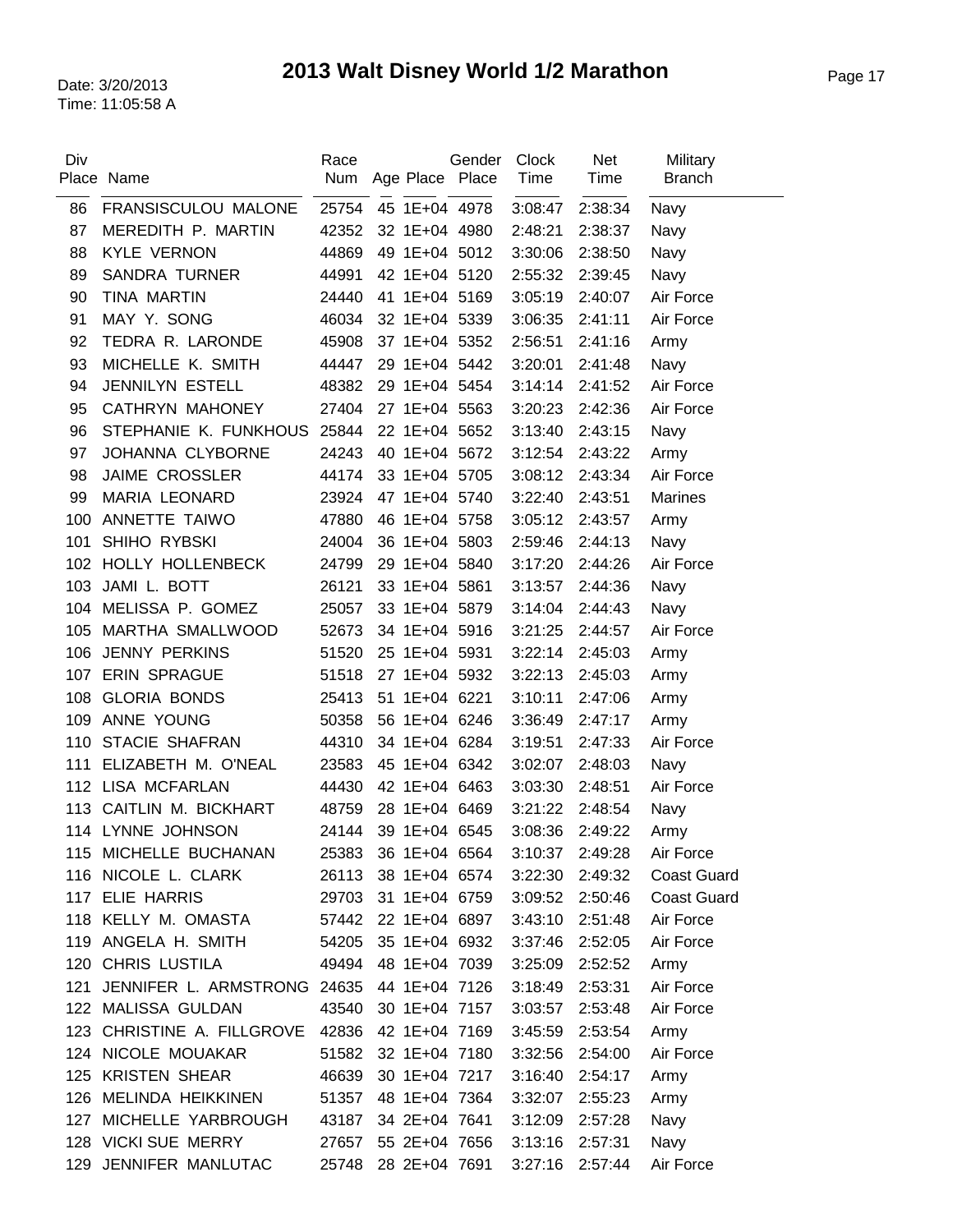| Div | Place Name                                   | Race<br>Num    | Age Place Place                | Gender | Clock<br>Time      | <b>Net</b><br>Time | Military<br><b>Branch</b> |
|-----|----------------------------------------------|----------------|--------------------------------|--------|--------------------|--------------------|---------------------------|
|     |                                              |                |                                |        |                    |                    |                           |
| 130 | <b>DENISE RAGER</b><br><b>LINDIE SPENCER</b> | 22880          | 51 2E+04 7799                  |        | 3:05:39            | 2:58:26            | Air Force                 |
| 131 | 132 SARAH MCELHENNY                          | 43632<br>23724 | 54 2E+04 7833<br>32 2E+04 7850 |        | 3:42:08<br>3:16:24 | 2:58:41            | Army                      |
|     | 133 APRIL L. STRICKLAND                      | 26706          | 29 2E+04 7869                  |        | 3:21:00            | 2:58:46<br>2:58:53 | Air Force                 |
|     | 134 ASHLEY FLYNN                             | 46375          | 26 2E+04 7904                  |        | 3:39:18            |                    | Army                      |
|     | STEPHANIE R. CAVALIER                        |                |                                |        |                    | 2:59:08            | Navy                      |
| 135 | 136 KEVA R. BROWN                            | 24052          | 28 2E+04 8017<br>41 2E+04 8099 |        | 3:15:51            | 2:59:55            | Air Force                 |
|     |                                              | 51084          |                                |        | 3:44:25            | 3:00:40            | Army                      |
| 137 | <b>KELLI D. GRIMES</b>                       | 52689          | 27 2E+04 8105                  |        | 3:39:03            | 3:00:44            | Navy                      |
| 138 | REBECCA JOHNSON                              | 50490          | 20 2E+04 8253                  |        | 3:39:06            | 3:01:38            | Army                      |
| 139 | MICHELE R. KENNEDY                           | 48521          | 41 2E+04 8307                  |        | 3:31:11            | 3:02:04            | Army                      |
| 140 | <b>LAUREN GIGSTEAD</b>                       | 29696          | 56 2E+04 8311                  |        | 3:51:19            | 3:02:07            | Navy                      |
| 141 | <b>STEFFIN FEST</b>                          | 52382          | 59 2E+04 8312                  |        | 3:39:53            | 3:02:07            | Air Force                 |
| 142 | HILDA R. REYES                               | 50284          | 44 2E+04 8314                  |        | 3:31:56            | 3:02:09            | Air Force                 |
| 143 | LARA OWCZARSKI                               | 29536          | 44 2E+04 8641                  |        | 3:56:46            | 3:04:32            | Air Force                 |
|     | 144 CHRISTINE L. TOLBERT                     | 26609          | 38 2E+04 8687                  |        | 3:34:31            | 3:04:53            | Air Force                 |
| 145 | CAITLIN E. BRAWN                             | 47501          | 25 2E+04 8731                  |        | 3:27:56            | 3:05:23            | <b>Marines</b>            |
| 146 | <b>KAREN COCHRANE</b>                        | 25273          | 42 2E+04 8811                  |        | 3:43:12            | 3:05:56            | <b>Marines</b>            |
| 147 | SARAH GAGE                                   | 21697          | 36 2E+04 8815                  |        | 3:20:26            | 3:05:58            | Army                      |
| 148 | KARLA J. NACION                              | 29422          | 62 2E+04 9061                  |        | 3:59:45            | 3:08:04            | Navy                      |
| 149 | <b>SHANNON CRAIG</b>                         | 28186          | 31 2E+04 9228                  |        | 3:54:11            | 3:09:19            | Air Force                 |
| 150 | INDIA S. AGEE                                | 51593          | 26 2E+04 9433                  |        | 3:49:19            | 3:11:08            | Navy                      |
| 151 | <b>SARA DAYTON</b>                           | 48118          | 37 2E+04 9467                  |        | 3:35:02            | 3:11:21            | Air Force                 |
| 152 | CATHERYN E. ADAMS-BR                         | 28500          | 36 2E+04 9494                  |        | 3:56:49            | 3:11:34            | Air Force                 |
| 153 | <b>VICKIE BECK</b>                           | 29711          | 51 2E+04 9658                  |        | 3:43:13            | 3:12:58            | Navy                      |
| 154 | HEATHER L. JACKSON                           | 26619          | 43 2E+04 9717                  |        | 3:30:46            | 3:13:28            | <b>Marines</b>            |
| 155 | AMBER JANKOWSKI                              | 51881          | 30 2E+04 9814                  |        | 3:57:53            | 3:14:24            | Air Force                 |
| 156 | REGINA M. HANCOCK                            | 23027          | 32 2E+04 9857                  |        | 3:52:29            | 3:14:43            | Air Force                 |
| 157 | <b>JEN BEISEL</b>                            | 43389          | 42 2E+04 9912                  |        | 3:36:35            | 3:15:03            | Air Force                 |
|     | 158 AIDA L. NEGRON-RAMOS                     | 28607          | 41 2E+04 9938                  |        | 4:01:51            | 3:15:16            | Army                      |
|     | 159 COLLEEN KEARNEY                          | 52350          | 44 2E+04 9965                  |        | 3:51:36            | 3:15:29            | Air Force                 |
| 160 | <b>BETTINA TUTTLE</b>                        | 29436          | 58 2E+04 10050                 |        | 4:02:39            | 3:16:06            | Navy                      |
| 161 | LUCIA A. RIVERA                              | 57439          | 27 2E+04 10188                 |        | 4:08:30            | 3:17:09            | Air Force                 |
|     | 162 ROBYN CORBIN                             | 54768          | 37 2E+04 10207                 |        | 4:08:44            | 3:17:23            | Army                      |
|     | 163 KATHLEEN HICKMAN                         | 28870          | 35 2E+04 10208                 |        | 4:08:44            | 3:17:23            | Army                      |
|     | 164 TAMAR BAINS                              | 55499          | 36 2E+04 10282                 |        | 4:08:39            | 3:18:06            | Army                      |
| 165 | <b>ROBYN BURK</b>                            | 29343          | 50 2E+04 10563                 |        | 4:04:28            | 3:20:21            | Air Force                 |
| 166 | DIANE M. HADDEN                              | 55782          | 27 2E+04 10573                 |        | 4:09:47            | 3:20:28            | Navy                      |
| 167 | <b>JODI VELASCO</b>                          | 26663          | 43 2E+04 10686                 |        | 3:50:51            | 3:21:31            | Air Force                 |
|     | 168 THERESA LAUER                            | 29069          | 50 2E+04 10736                 |        | 3:52:40            | 3:22:02            | Air Force                 |
|     | 169 KATHRYN A. SOBOTTA                       | 26856          | 25 2E+04 10786                 |        | 4:00:46            | 3:22:31            | Army                      |
| 170 | ANGELA M. SMITH                              | 51374          | 38 2E+04 10929                 |        | 4:07:47            | 3:23:45            | Navy                      |
| 171 | YVETTE M. KANNEY                             | 47365          | 46 2E+04 10944                 |        | 3:54:02            | 3:23:57            | Army                      |
|     | 172 VIRGINIA MCDONOUGH                       | 26503          | 28 2E+04 11303                 |        | 4:16:46            | 3:27:08            | Air Force                 |
|     | 173 LINDA FOX                                | 27027          | 56 2E+04 11335                 |        | 4:10:41            | 3:27:26            | Navy                      |
|     |                                              |                |                                |        |                    |                    |                           |